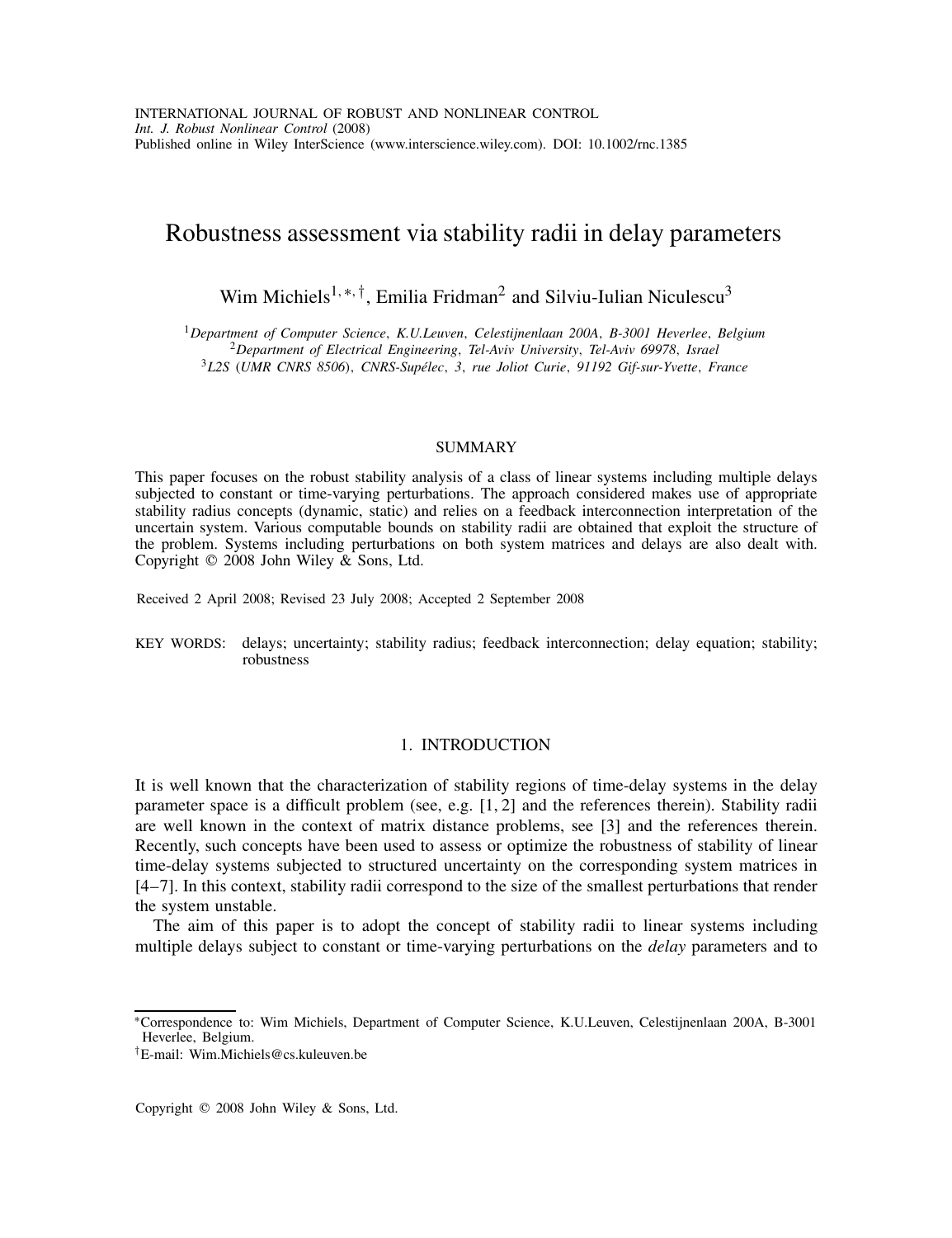derive computable expressions. The case of constant perturbations for a class of quasi-polynomials including two delays was addressed in a geometrical setting in [8], where the authors introduced the notion of *delay deviation*. The idea can be resumed in computing the distance between the 'nominal' point in the delay parameter space and the 'closest' curve for which there exists at least one characteristic root on the imaginary axis. Such a delay deviation characterization is nothing else than a characterization of a *stability radius* in the delay parameter space.

The approach considered in this paper is quite different from the one mentioned above. First, we introduce two appropriate notions of stability radii: *static* and *dynamic*, in order to characterize constant and time-varying perturbations on the nominal system's parameters. These stability radii are scalar robustness measures based on a *a priori* chosen weighting of the perturbations of delays and system parameters, as we shall discuss at the end. Secondly, we will employ a feedback interconnection point of view of the uncertain system in order to derive estimates for the stability radii. Note that a similar point of view was taken in [9, Chapter 3; 10–13] ( $\mathcal{L}_2$  gain analysis applied to systems with time-varying delay perturbations),  $[14]$  ( $\mu$  analysis applied to systems with constant delay perturbations) and [4, 15] (pseudospectra and stability radii for nonlinear eigenvalue problems), and some of the references therein. In the present paper, the robust stability characterizations in these references are combined and further developed in a unifying framework, and the results are formulated in terms of appropriately defined stability radii. Finally, in [16] and the references therein, the IQC approach is applied to deal with time-varying delays, leading to easy-to-check stability conditions expressed as linear matrix inequalities, under the assumption that the corresponding delay-free system is asymptotically stable. Such an assumption will not be made in this paper. In [17] frequency sweeping tests are presented to assess the effect on stability of coefficient perturbations of quasi-polynomials, but in the context of delay-independent stability. Finally, in [18] a  $\mathcal{L}_2$  gain analysis approach is employed to analyze the stability of nonlinear time-delay systems with parametric uncertainty; however, it is assumed that the uncertainty does not affect the delay parameters.

Although in the case of uncertainty on the delays, the feedback interconnection point of view and the adopted tools from robust control will typically lead to expressions for lower bounds on stability radii (corresponding to sufficient yet not necessary robust stability conditions), they offer several advantages. Explicit computable expressions for bounds are namely obtained that impose no limitations on the number of delays and the dimension of the problem. In addition, *time-varying* perturbations and *combined* perturbation on delays and system matrices (matrixvalued perturbations) can be easily dealt with, as we shall demonstrate. Finally, the interconnection framework is appropriate for solving associated synthesis problems. The latter issue will however not be further addressed in this paper.

The paper adopts a step-by-step approach by imposing more conditions on the perturbations and exploiting this information accordingly. More precisely, first time-varying perturbations are considered in a  $\mathcal{L}_2$  analysis framework. Next, it is shown how the derived explicit bounds on the stability can be improved for the special case of constant perturbations, where besides the inherent increase of the stability radii (due to the restriction of the allowable perturbations), the structure of the interconnection can be better exploited by using frequency domain techniques. Finally, implicit expressions are given, which rely on exploiting all structure of the problem and leave conservatism only in the fact that the phase information is not fully exploited in the feedback loop (inherent to the adopted approach). For reasons of simplicity and clarity of the presentation, the cases of uncertainty on delays only and of uncertainty on both delays and system matrices are treated separately.

Copyright q 2008 John Wiley & Sons, Ltd. *Int. J. Robust Nonlinear Control* (2008)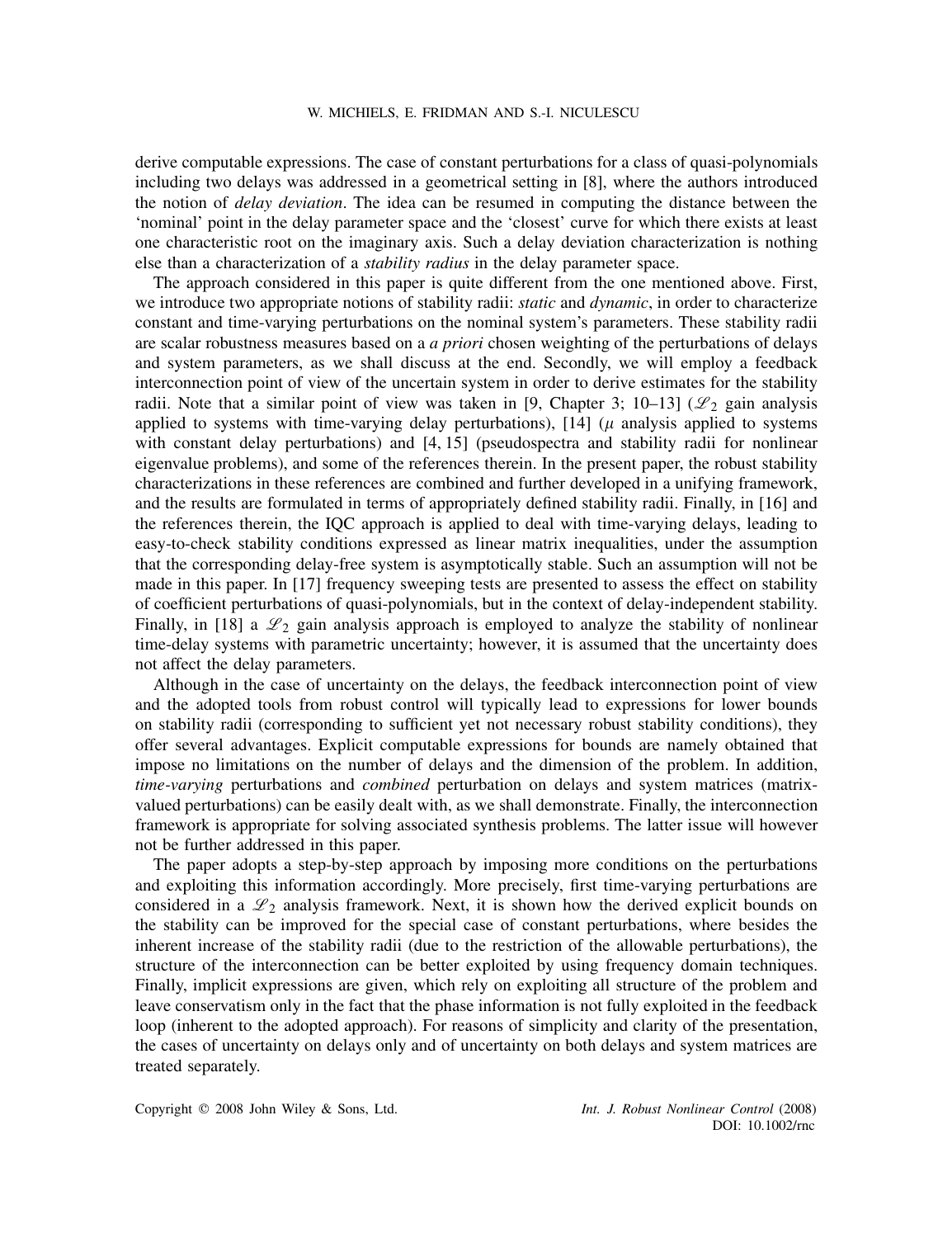# 2. UNCERTAINTY ON THE DELAYS

# *2.1. Concept*

We address the uncertain system as

$$
\begin{aligned} \dot{x}(t) &= A_0 x(t) + \sum_{i=1}^m A_i x(t - \tau_i - w_i \delta \tau_i(t)) \\ x(\theta) &= \phi(\theta), \quad -\eta \leq \theta \leq 0, \ \ \phi \in \mathscr{C}([-\eta, 0], \mathbb{R}^n) \end{aligned} \tag{1}
$$

where  $x(t) \in \mathbb{R}^n$ ,  $\eta > 0$ ,  $A_i \in \mathbb{R}^{n \times n}$  and  $\tau_i \ge 0$ . The uncertainty on the delays is modeled by uniformly bounded scalar functions  $[0, \infty] \ni t \rightarrow \delta \tau_i(t)$  and scalar weights  $w_i > 0$ , which are such that

$$
w_i \delta \tau_i(t) \geq -\tau_i \quad \forall t \geq 0 \ \forall i \in \{1, ..., m\}
$$
 (2)

We assume that the zero solution of the corresponding unperturbed system

$$
\begin{aligned} \dot{x}(t) &= A_0 x(t) + \sum_{i=1}^m A_i x(t - \tau_i) \\ x(\theta) &= \phi(\theta), \quad -\eta \leq \theta \leq 0 \end{aligned} \tag{3}
$$

is asymptotically stable.

The dynamic *stability radius*  $r_t^d$  of the system (3) w.r.t. the delays is defined as

$$
r_{\tau}^{d} := \sup \left\{ \gamma \geqslant 0: \text{ the zero solution of (1) is asymptotically stable for all functions} \right\}
$$

$$
\delta \tau(t) = (\delta \tau_1(t), \dots, \delta \tau_m(t)) \text{ satisfying (2) and ess } \sup_{t \geqslant 0} |\delta \tau_i(t)| \leqslant \gamma, \quad i = 1, \dots, m \right\}
$$
(4)

Note that, although  $r_{\tau}^d$  explicitly depends on the weights  $w_i$ , this dependence is suppressed in the notation for reasons of simplicity.

Similarly, if the uncertainty on the delay is assumed as time invariant, then the static *stability radius* w.r.t. the delays is defined as

$$
r_{\tau}^{s} := \sup \{ \gamma \geq 0 \colon \text{ the zero solution of (1) is asymptotically stable for all constant} \}
$$

$$
\delta \tau = (\delta \tau_1, \dots, \delta \tau_m) \text{ satisfying } w_i \delta \tau_i \geq -\tau_i \text{ and } |\delta \tau_i| \leq \gamma, \quad i = 1, \dots, m \}
$$
(5)

*Remark 1*

The weights  $w_i$  are useful because in practical problems the time delays may have a large variation in size and the amount of uncertainty may differ from one delay parameter to another [5]. A special choice is given by  $w_i = \tau_i$ ,  $1 \le i \le m$ , where the stability radii correspond to the maximal *relative* error on the delays such that stability is preserved. If there is no uncertainty at all on some delay parameters, then one can incorporate this information by setting the corresponding weights to zero.

# *Remark 2*

It may happen that a stability radius is larger than the nominal delay values. For example,  $r^s_z > \alpha$ ,  $\alpha > 0$ , means that the stability of the system with delays  $\tau$  guarantees the stability of the system with delays **v** $\geq$ 0 whenever  $|\tau_i - \nu_i| \leq w_i \alpha$ ,  $1 \leq i \leq m$ . In the special case, where  $\tau_i - w_i r_i^s < 0$  for some

Copyright q 2008 John Wiley & Sons, Ltd. *Int. J. Robust Nonlinear Control* (2008)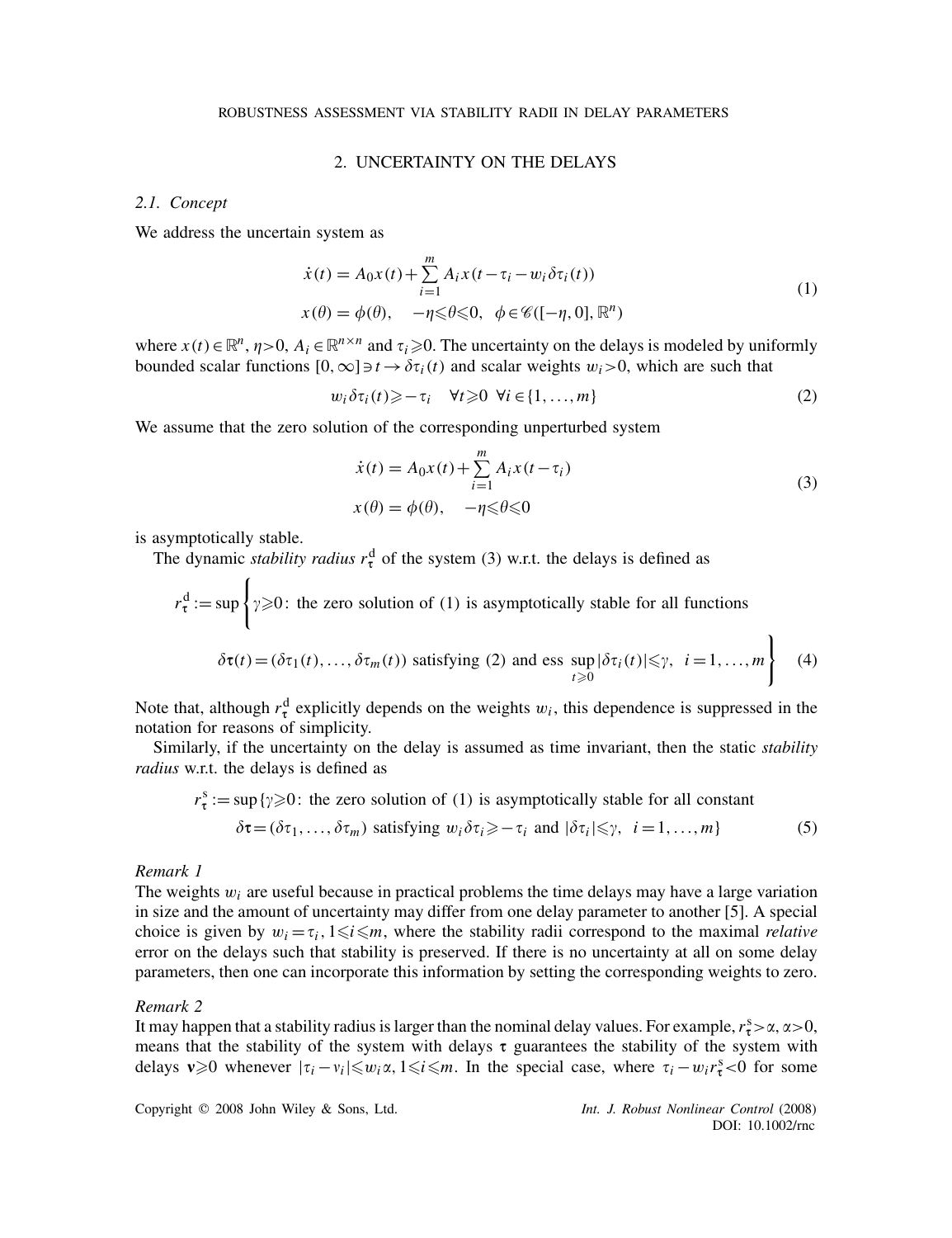$i \in \{1, \ldots, m\}$  a stability notion in terms of the maximum allowable delay deviation could be more accurate that the generally accepted term 'stability radius'.

In the remainder of this section several lower bounds on the above stability radii are derived. Such lower bounds correspond to *robust stability conditions*.

# *2.2. Feedback interconnection point of view*

We factorize

$$
A_i = B_i C_i, \quad B_i \in \mathbb{R}^{n \times n_i}, \quad C_i \in \mathbb{R}^{n_i \times n}, \quad i = 1, \dots, m
$$

where all  $B_i$  have full column rank, all  $C_i$  have full row rank, and we let  $\hat{n} = \sum_{i=1}^m n_i$ .

For  $u \in \mathcal{L}_2([0,\infty], \mathbb{R}^{\hat{n}})$ ,  $y = \mathcal{G}u$  be defined by

$$
\dot{x}(t) = A_0 x(t) + \sum_{i=1}^{m} A_i x(t - \tau_i) + \sum_{i=1}^{m} [B_1 \cdots B_m] u(t), \quad x(\theta) = 0, \ \theta \le 0
$$
  

$$
y(t) = [w_1 C_1^T \cdots w_m C_m^T]^T \dot{x}(t)
$$

Clearly,  $y \in \mathcal{L}_2([0,\infty], \mathbb{R}^n)$ . By the asymptotic stability of the unperturbed system and Parseval's theorem the  $\mathscr{L}_2$ -induced norm of  $\mathscr{G}$  satisfies

$$
\|\mathcal{G}\|_{\mathcal{L}_2} = \|G(\lambda)\|_{\mathscr{H}_{\infty}} = \max_{\omega \geq 0} \sigma_1(G(j\omega))
$$

where

$$
G(\lambda) = \lambda \left[ \begin{array}{c} w_1 C_1 \\ \vdots \\ w_m C_m \end{array} \right] \left( \lambda I - A_0 - \sum_{i=1}^m A_i e^{-\lambda \tau_i} \right)^{-1} [B_1 \cdots B_m]
$$
(7)

Next, we let

$$
\mathcal{S}_i^v: \mathcal{L}_2([0,\infty), \mathbb{R}^v) \to \mathcal{L}_2([0,\infty), \mathbb{R}^v)
$$

$$
(\mathcal{S}_i^v \xi)(t) = \frac{1}{w_i} \int_{t-\tau_i - w_i \delta \tau_i(t)}^{t-\tau_i} \tilde{\xi}(s) \, ds, \quad t \ge 0
$$

where  $v \in \mathbb{N}, i \in \{1, ..., m\}$  and  $\tilde{\xi} \in \mathcal{L}_2(\mathbb{R}, \mathbb{R}^{\nu})$  satisfies

$$
\tilde{\xi}(t) = \begin{cases} \xi(t), & t \geq 0 \\ 0, & t < 0 \end{cases} \tag{8}
$$

By defining

$$
\mathcal{D}: \mathcal{L}_2([0,\infty), \mathbb{R}^{\hat{n}}) \to \mathcal{L}_2([0,\infty), \mathbb{R}^{\hat{n}})
$$
  

$$
(\mathcal{D}\xi)(t) = \text{diag}((\mathcal{S}_1^{n_1}\xi_1)(t), \dots, (S_m^{n_m}\xi_m)(t))
$$
 (9)

Copyright q 2008 John Wiley & Sons, Ltd. *Int. J. Robust Nonlinear Control* (2008)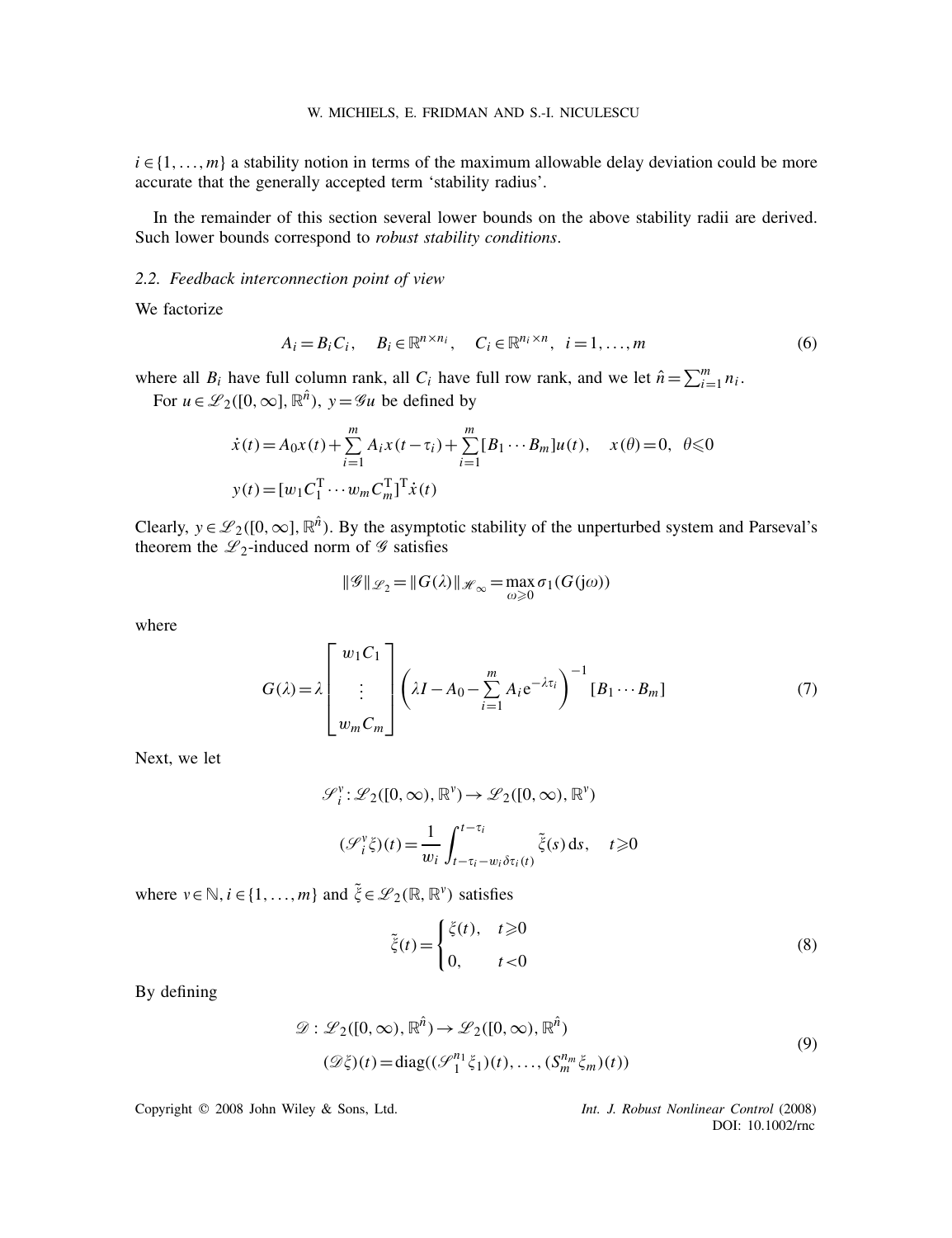where  $\xi(t) = [\xi_1^T(t) \cdots \xi_m^T(t)]^T$ , with  $\xi_i(t) \in \mathbb{R}^{n_i}$ ,  $i = 1, ..., m$ , we can interpret the system (1) as a *feedback interconnection* of  $\mathcal G$  and  $\mathcal D$ .

# *Remark 3*

If some of the matrices  $A_i$ ,  $i = 1, \ldots, m$ , have low rank, then  $\mathscr G$  and  $\mathscr D$  have  $\hat n$ <*nm* inputs and outputs. This is due to the factorization (6).

# *2.3. Time-varying perturbations*

As a first step we characterize the induced  $\mathcal{L}_2$  gain of  $\mathcal{D}$ . We need the following result:

#### *Lemma 1*

Assume that  $\tau_i + w_i \delta \tau_i(t) \ge 0$  and that  $|\delta \tau_i(t)| \le \mu_i$  for all  $t \ge 0$ . Then, the induced  $\mathcal{L}_2$  norm of  $\mathcal{S}_i^v$ is bounded by  $\sqrt{7/4}\mu_i$ .

# *Proof*

This result corresponds to Lemma 2 of [13], to which we refer for a detailed proof. To make the paper self contained we outline the main steps, which are as follows. First, one extends the operator  $\mathscr{S}_i^v$  to an operator  $\hat{\mathscr{S}}_i^v$  on  $\mathscr{L}_2(\mathbb{R}, \mathbb{R}^v)$ , defined by:

$$
\hat{\mathcal{S}}_i^v: \mathcal{L}_2(\mathbb{R}, \mathbb{R}^v) \to \mathcal{L}_2(\mathbb{R}, \mathbb{R}^v)
$$
  

$$
(\hat{\mathcal{S}}_i^v \xi)(t) = \frac{1}{w_i} \int_{t-\tau_i - w_i \delta \tau_i(t)}^{t-\tau_i} \xi(s) ds, \quad t \in \mathbb{R}
$$

Clearly, we have  $\|\hat{\mathscr{S}}_i^{\nu}\|_{\mathscr{L}_2} = \|\mathscr{S}_i^{\nu}\|_{\mathscr{L}_2}$ . Next, one estimates  $\|\hat{\mathscr{S}}_i^{\nu^*}\|_{\mathscr{L}_2}$ , where  $\hat{\mathscr{S}}_i^{\nu^*}$  is the adjoint of  $\hat{\mathcal{S}}_i^{\nu}$ , using the definition of the induced  $\mathcal{L}_2$  norm and a geometric interpretation of the integrals. This leads to

$$
\|\hat{\boldsymbol{\mathcal{S}}}^{v^*}_i\|_{\mathscr{L}_2} \leq \sqrt{7/4}\mu_i
$$

Finally, the assertion follows from:

$$
\|\hat{\boldsymbol{\mathscr{S}}}^{v^*}_i\|_{\mathscr{L}_2} \!=\! \|\hat{\boldsymbol{\mathscr{S}}}^{v}_i\|_{\mathscr{L}_2} \!=\! \|\boldsymbol{\mathscr{S}}^{v}_i\|_{\mathscr{L}_2} \qquad \qquad \square
$$

*Lemma 2*

Assume that  $\tau_i + w_i \delta \tau_i(t) \ge 0$  and that  $|\delta \tau_i(t)| \le \mu_i$ , for all  $t \ge 0$  and  $1 \le i \le m$ . Then

$$
\|\mathcal{D}\|_{\mathcal{L}_2} \leq \sqrt{7/4} \|\mu\|_{\infty} \tag{10}
$$

*Proof* Expression (10) follows from:

$$
\|\mathcal{D}\|_{\mathcal{L}_2} = \max_{1 \leq i \leq m} \|S_i^{n_i}\|_{\mathcal{L}_2}
$$

and Lemma 1.

Copyright q 2008 John Wiley & Sons, Ltd. *Int. J. Robust Nonlinear Control* (2008)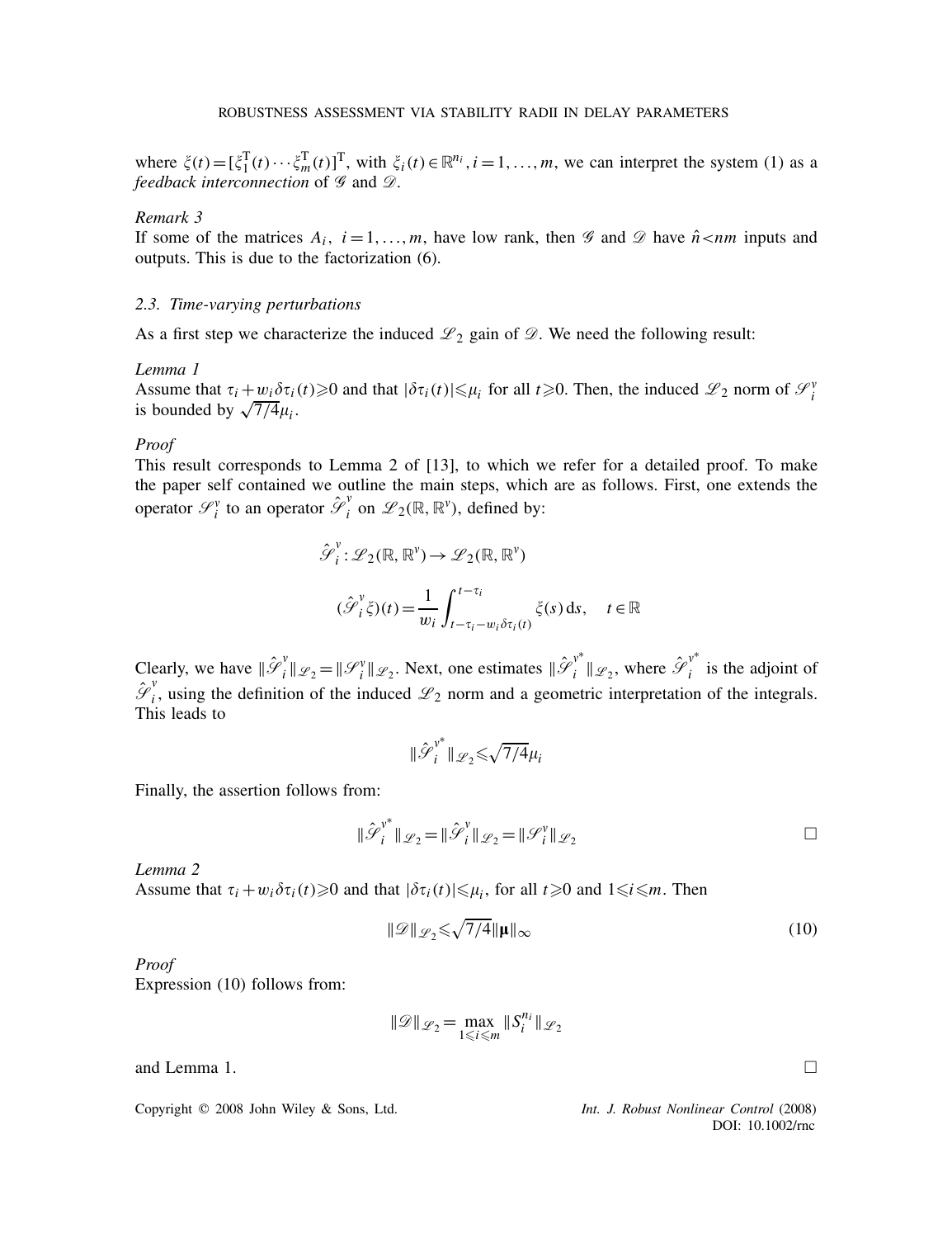# W. MICHIELS, E. FRIDMAN AND S.-I. NICULESCU

By combining the above lemmas we arrive at the following result:

#### *Proposition 1*

We have the following estimate:

$$
r_{\tau}^{\mathrm{d}} \geqslant \frac{1}{\sqrt{7/4}} (\|G(\lambda)\|_{\mathcal{H}_{\infty}})^{-1} \tag{11}
$$

*Proof*

From the small gain theorem we have that if

$$
\|\mathcal{G}\|_{\mathcal{L}_2} \|\mathcal{D}\|_{\mathcal{L}_2} = \|G(\lambda)\|_{\mathcal{H}_{\infty}} \|\mathcal{D}\|_{\mathcal{L}_2} < 1 \tag{12}
$$

then the feedback interconnection of  $\mathcal G$  and  $\mathcal D$  is  $\mathcal L_2$  stable, which induces the asymptotic stability of the zero solution of (1). Under the assumptions of Lemma 2 the condition (12) is fulfilled if

$$
\sqrt{7/4} \|G(\lambda)\|_{\mathscr{H}_{\infty}} \|\mu\|_{\infty} < 1 \tag{13}
$$

The assertion of the proposition follows:  $\Box$ 

Proposition 1 can be strengthened by an appropriate scaling in the feedback loop. More precisely, with the set  $\mathcal T$  defined as

$$
\mathcal{F} := \{ \text{diag}(T_1, \dots, T_m) : T_i \in \mathbb{C}^{n_i \times n_i}, \text{det } T_i \neq 0, \ i = 1, \dots, m \}
$$
(14)

we get:

*Proposition 2* We have the following estimate:

$$
r_{\tau}^{\mathrm{d}} \ge \frac{1}{\sqrt{7/4}} \left( \min_{T \in \mathcal{F}} \| T G(\lambda) T^{-1} \|_{\mathcal{H}_{\infty}} \right)^{-1} \tag{15}
$$

*Remark 4* The optimization problem

 $\min_{T \in \mathcal{F}} \|T G(\lambda) T^{-1}\|_{\mathcal{H}_{\infty}}$ 

can be reformulated as

$$
\min_{U,\gamma} \gamma
$$
  
s.t.  $\gamma > 0$ ,  $U \in \mathcal{T}$ ,  $U = U^* > 0$   
 $G(j\omega)^* U G(j\omega) - \gamma^2 U < 0 \quad \forall \omega \ge 0$  (16)

where *T* can be computed from  $U = T^*T$ . If  $\gamma$  is fixed, then the resulting feasibility problem is convex.

*Remark 5*

If the delay perturbations are such that the functions

$$
t \mapsto t - \tau_i - w_i \delta \tau_i(t), \quad i = 1, \dots, m
$$

Copyright q 2008 John Wiley & Sons, Ltd. *Int. J. Robust Nonlinear Control* (2008)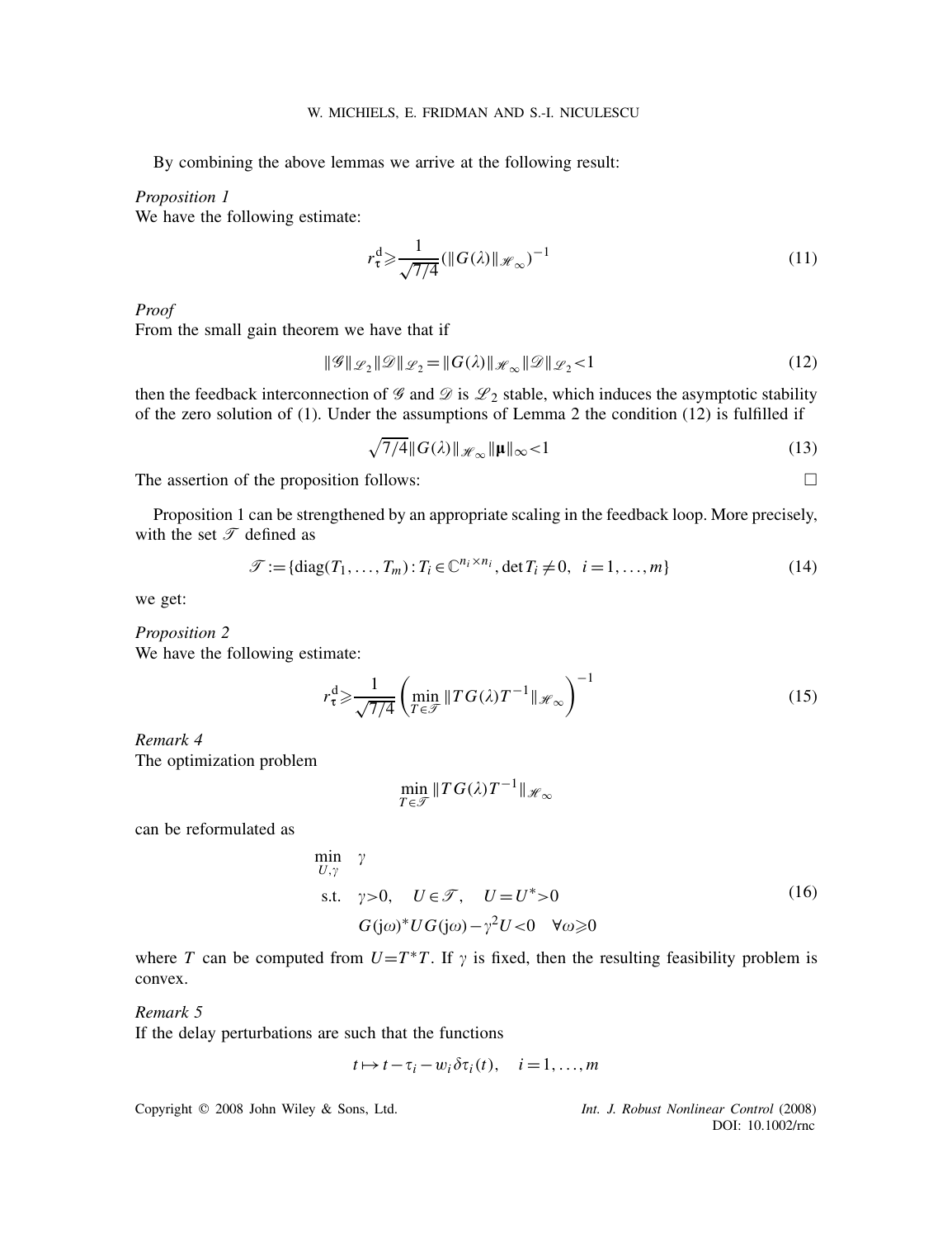are non-decreasing, then the factor  $\sqrt{7/4}$  in (11) and (15) can be replaced with 1. This follows from the fact that in such case  $||S_i^v||_{\mathcal{L}_2} \le \mu_i$  if  $|\delta \tau_i(t)| \le \mu_i$ , for all  $t \ge 0$ , see [12].

For improvements of Lemma 1 for the case where the delays are differential functions with a given upper bound on their derivatives, we refer to [13].

## *2.4. Time-invariant perturbations*

We reconsider the estimates for the stability radii under the additional assumption of constant delay perturbations. Then, improvements can be made by decoupling signals in the frequency domain, and by further exploiting the structure of the problem under consideration.

Let the entire functions  $s_i$  be defined as

$$
s_i(\lambda; \chi) := \begin{cases} e^{-\lambda \tau_i} \frac{1 - e^{-\lambda(w_i \chi)}}{w_i \lambda}, & \lambda \neq 0, \\ 1, & \lambda = 0, \end{cases} \quad i = 1, ..., m
$$

As they satisfy

$$
|s_i(j\omega;\delta\tau_i)| \leq \left|\frac{1 - e^{-j\omega(w_i\delta\tau_i)}}{w_i\omega}\right| \leq \left|\frac{\sin\frac{w_i\delta\tau_i}{2}\omega}{\frac{w_i}{2}\omega}\right| \leq \delta\tau_i \quad \forall \omega \geq 0 \ \forall i \in \{1, ..., m\}
$$
 (17)

we obtain

$$
||S_i^{\nu}||_{\mathcal{L}_2} = ||s_i(j\omega; \delta\tau_i)I_{\nu}||_{\mathcal{H}_{\infty}} \le \delta\tau_i
$$
\n(18)

This result can also be derived in the time domain, see [12]. Denote with

$$
D(\lambda; \delta \tau) := \mathrm{diag}(s_1(\lambda; \delta \tau_1) I_{n_1}, \ldots, s_m(\lambda; \delta \tau_m) I_{n_m})
$$

the transfer function associated with the operator  $\mathcal{D}$ , defined in (9). From (17) it follows that

$$
\|D(\mathrm{j}\omega;\delta\mathbf{t})\|_{\mathscr{H}_\infty}\hspace{-1mm}\leqslant\hspace{-1mm}\|\delta\mathbf{t}\|_\infty
$$

The characteristic equation of (1) can be written on the imaginary axis as

$$
\det \left( j\omega I - A_0 - \sum_{i=1}^{m} A_i e^{-j\omega \tau_i} \right) \det(I - G(j\omega)D(j\omega; \delta \tau)) = 0
$$
\n(19)

where the first factor is non-zero for all  $\omega \geq 0$  because the unperturbed system is assumed to be asymptotically stable. The perturbed system is asymptotically stable if the perturbations cannot shift characteristic roots to the imaginary axis, that is, if (19) has no solutions. Based on this observation we have the following result, which makes use of structured singular values (see the appendix for a short introduction):

*Proposition 3* Define the uncertainty set

$$
\Delta := \{ \text{diag}(d_1 I_{n_1}, \dots, d_m I_{n_m}) : d_i \in \mathbb{C}, 1 \leq i \leq m \}
$$
\n
$$
(20)
$$

Copyright q 2008 John Wiley & Sons, Ltd. *Int. J. Robust Nonlinear Control* (2008)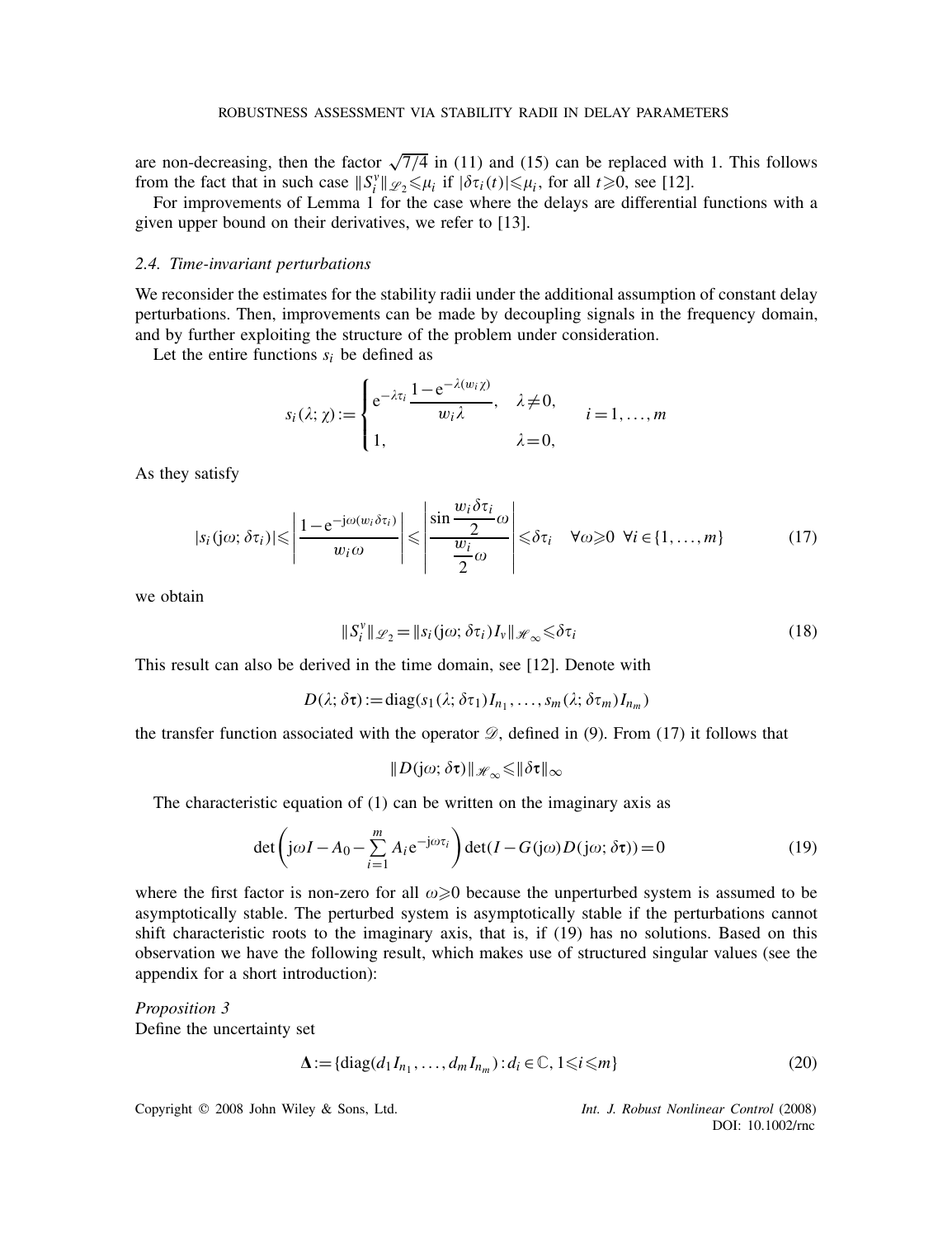We have:

$$
r_{\tau}^{s} \geq \left(\sup_{\omega \geq 0} \mu_{\Delta} G(j\omega)\right)^{-1} \tag{21}
$$

where  $\mu_{\Delta}(\cdot)$  is the structured singular value with respect to (20).

*Proof*

From (19) and the fact that  $D(j\omega; \delta\tau) \in \Delta$  for all  $\omega \geq 0$ , a sufficient stability condition is given by

$$
||D(j\omega;\delta\tau)||_2 < (\mu_{\Delta}(G(j\omega)))^{-1} \quad \forall \omega \geq 0
$$

This condition is satisfied if

$$
\|\delta\tau\|_{\infty} < (\mu_{\Delta}(G(j\omega)))^{-1} \quad \forall \omega \geq 0
$$

which leads to the statement of the proposition.  $\Box$ 

Because the exact computation of the structured singular of a complex  $\hat{n} \times \hat{n}$  matrix *M* with respect to the uncertainty structure (20) is a hard problem if *m* is large [19], the available numerical algorithms typically compute lower and upper bounds, see the appendix. We have for instance

$$
\mu_{\Delta}(M) \leq \min_{T \in \mathcal{F}} \sigma_1(TMT^{-1})
$$
\n(22)

where  $\mathcal T$  is given by (14) and  $\sigma_1(\cdot) := ||\cdot||_2$ . The computation of the upper bound in (22) can be formulated as a *convex* optimization problem, using the arguments spelled out in Remark 4.

From Proposition 3 and the estimate (22) we obtain:

$$
r_{\tau}^s \geqslant \left(\sup_{\omega \geqslant 0} \min_{T \in \mathcal{F}} \|T^{-1} G(j\omega) T\|_2\right)^{-1} \tag{23}
$$

It is instructive to compare expressions (23) and (15), the latter corresponding to

$$
r_{\tau}^{\mathrm{d}} \geq \left(\sqrt{7/4} \min_{T \in \mathcal{F}} \sup_{\omega \geq 0} \|T^{-1} G(j\omega)T\|_2\right)^{-1}
$$

Besides the factor  $\sqrt{7/4}$  (due to the better estimate of  $||S_i^v||_{\mathcal{L}_2}$  in the time-invariant case), the outer and inner optimization have been interchanged, that is, the scaling has become frequency dependent in (23).

Further improvements of the estimate (21) can be obtained by, instead of (17), using the smallest possible upper bound on  $|s_i(j\omega; \delta\tau_i)|$ , given the bound  $\mu_i$  on  $|\delta\tau_i|$ . The price to be paid is that the expression for the stability radius is no longer explicit. The following result generalizes Theorem 3 of [14]:

*Proposition 4* Let  $s:\mathbb{R}_+\to\mathbb{R}_+$ 

$$
\omega \mapsto s(\omega) := \begin{cases} \sin(\omega), & \omega \leq \frac{\pi}{2} \\ 1, & \omega \geq \frac{\pi}{2} \end{cases} \tag{24}
$$

Copyright q 2008 John Wiley & Sons, Ltd. *Int. J. Robust Nonlinear Control* (2008)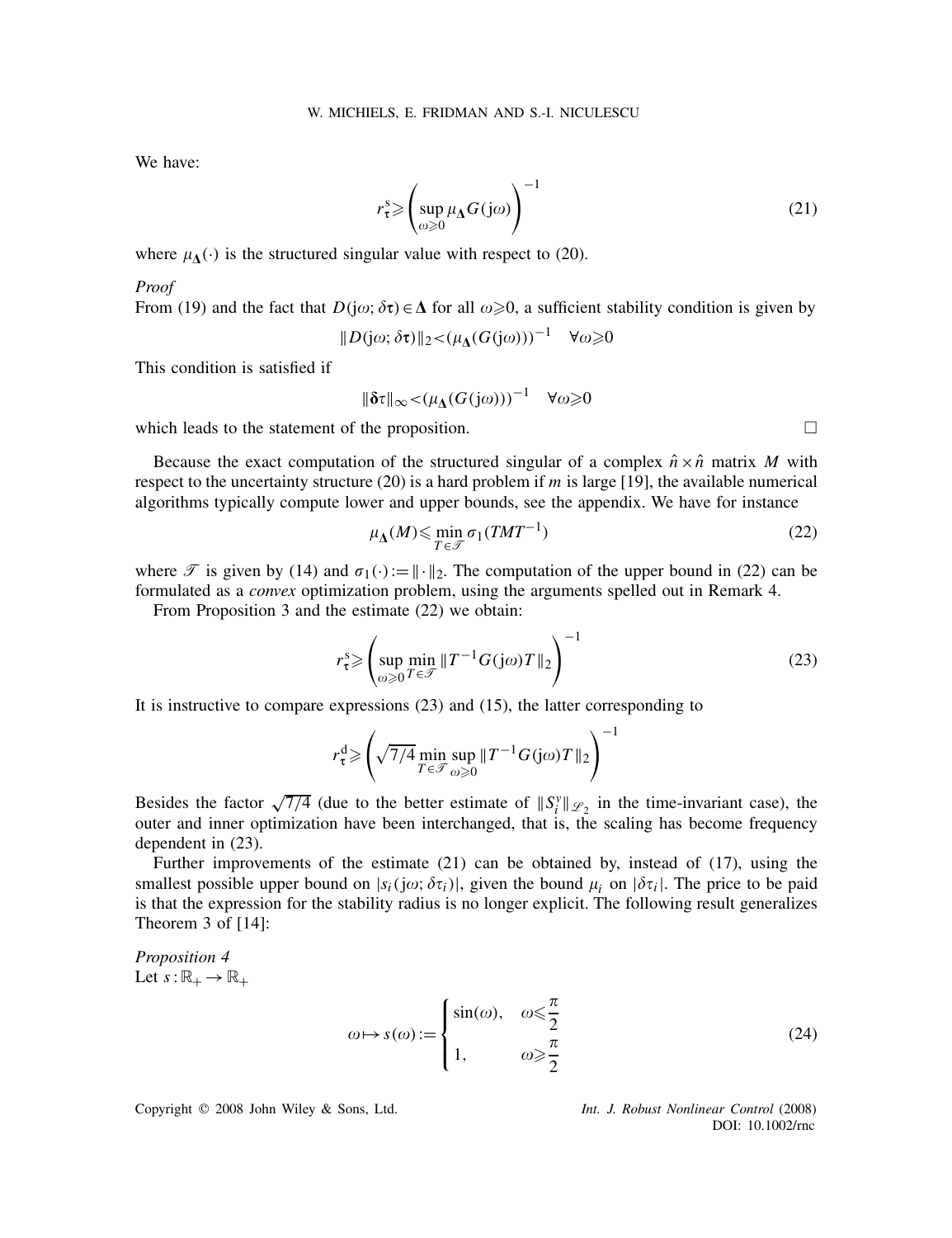Furthermore, let  $F: \mathbb{R}_+ \setminus \{0\} \to \mathbb{R}_+$ ,  $\alpha \mapsto F(\alpha)$ , where

$$
F(\alpha) := \sup_{\omega \geq 0} \mu_{\Delta} \left( \begin{bmatrix} 2s \left( \frac{w_1 \alpha \omega}{2} \right) C_1 \\ \vdots \\ 2s \left( \frac{w_m \alpha \omega}{2} \right) C_m \end{bmatrix} \left( j \omega I - A_0 - \sum_{i=1}^m A_i e^{-j \omega \tau_i} \right)^{-1} [B_1 ... B_m] \right)
$$

and  $\mu_{\Delta}(\cdot)$  is the structured singular value with respect to the uncertainty set (20). Then, we have the following estimate:

$$
r_{\tau}^s \geqslant \sup\{\alpha > 0 : F(\alpha) < 1\} \tag{25}
$$

*Proof*

The proof is based on an additional scaling within the feedback loop. Equation (19) is equivalent with

$$
\det(I - \Lambda^{-1}(\omega; \alpha) G(j\omega) D(j\omega; \delta \tau) \Lambda(\omega; \alpha)) = 0
$$

where

$$
\Lambda(\omega; \alpha) := \text{diag}\left(\frac{j\omega w_1}{2s\left(\frac{w_1\alpha\omega}{2}\right)}I_{n_1}, \dots, \frac{j\omega w_m}{2s\left(\frac{w_1\alpha\omega}{2}\right)}I_{n_m}\right)
$$

By construction, we have

$$
F(\alpha) = \sup_{\omega \ge 0} \mu_{\Delta}(\Lambda^{-1}(\omega; \alpha) G(j\omega))
$$

Furthermore, the structure of  $D(j\omega; \delta\tau)$  is not affected by the post-multiplication with  $\Lambda(\omega; \alpha)$ . Hence, under the assumption  $F(\alpha)$  < 1, the system is stable if

$$
\|\Lambda(\omega;\alpha)D(j\omega;\delta\tau)\|_{2}<1 \quad \forall \omega \geq 0 \Leftrightarrow \left|\frac{1-e^{-j\omega w_{i}\delta\tau_{i}}}{2s\left(\frac{w_{i}\alpha\omega}{2}\right)}\right|<1 \quad \forall \omega \geq 0, \quad i=1,\ldots,m
$$

$$
\Leftrightarrow \left|\frac{\sin\left(\frac{w_{i}\delta\tau_{i}\omega}{2}\right)}{s\left(\frac{w_{i}\alpha\omega}{2}\right)}\right|<1 \quad \forall \omega \geq 0, \quad i=1,\ldots,m
$$

$$
\Leftrightarrow |\delta\tau_{i}|<\alpha, \quad i=1,\ldots,m
$$

The following implication can be concluded:

$$
F(\alpha) < 1 \Rightarrow r_{\tau}^{s} \geq \alpha
$$

and the assertion of the proposition follows.  $\Box$ 

Copyright q 2008 John Wiley & Sons, Ltd. *Int. J. Robust Nonlinear Control* (2008)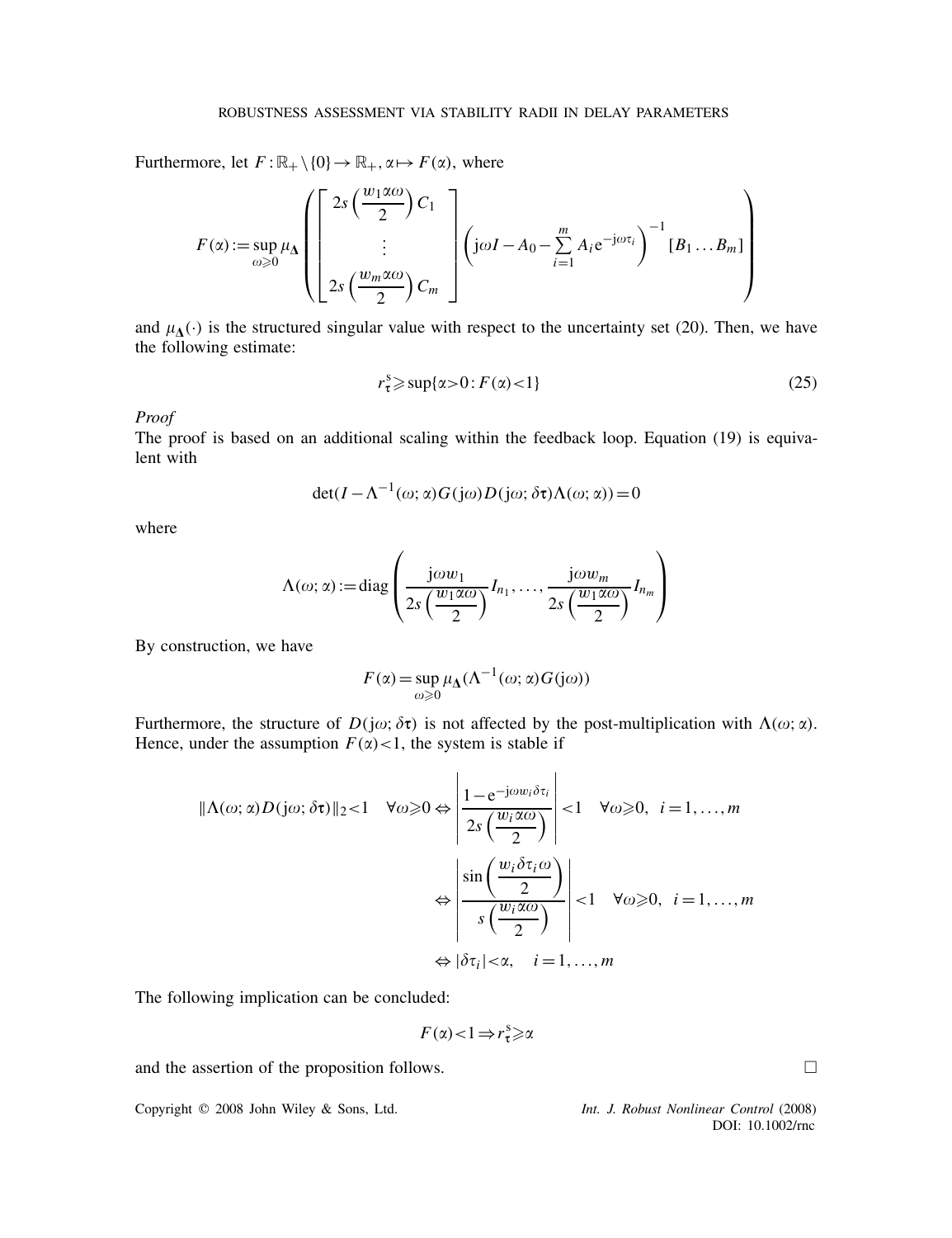*Remark 6*

Since for all  $\omega \ge 1$  and  $i = 1, \ldots, m$ , we have

$$
\sup_{|\delta \tau_i| < \alpha} \left| \frac{\sin \left( \frac{w_i \delta \tau_i \omega}{2} \right)}{s \left( \frac{w_i \alpha \omega}{2} \right)} \right| = 1 \quad \forall \omega \geq 0
$$

a further improvement of the estimate (25) can only be achieved by exploiting phase information in the feedback loop, which is not possible with the adopted  $\mu$  approach.

#### *Remark 7*

Using (22) we can relax (25) to the slightly more conservative, but computationally more tractable expression

$$
r_{\tau}^{\rm s} \ge \sup\{\alpha > 0 : \tilde{F}(\alpha) < 1\} \tag{26}
$$

where

$$
\tilde{F}(\alpha) := \sup_{\omega \ge 0} \min_{T \in \mathcal{F}} \sigma_1 \left\{ T^{-1} \left( \begin{bmatrix} 2s \left( \frac{w_1 \alpha \omega}{2} \right) C_1 \\ \vdots \\ 2s \left( \frac{w_m \alpha \omega}{2} \right) C_m \end{bmatrix} \right. \\ \times \left( j\omega I - A_0 - \sum_{i=1}^m A_i e^{-j\omega \tau_i} \right)^{-1} \left[ B_1 \cdots B_m \right] T \right\} \tag{27}
$$

and  $\mathcal{T}$  is defined in (14).

# 3. UNCERTAINTY IN COEFFICIENT MATRICES AND DELAYS

We consider the uncertain system

$$
\dot{x}(t) = (A_0 + D_0 \delta A_0(t) E_0) x(t) + \sum_{i=1}^{m} (A_i + D_i \delta A_i(t) E_i) x(t - \tau_i - w_i \delta \tau_i(t))
$$
\n(28)

under appropriate initial conditions. The uncertainty is expressed by the piece-wise continuous functions as

$$
\delta A_i \in \mathcal{L}_{\infty}([0, \infty), \mathbb{R}^{n_i \times n_i}), \quad i = 0, ..., m
$$
  

$$
\delta \tau_i \in \mathcal{L}_{\infty}([0, \infty), [-\tau_i, \infty)), \quad i = 1, ..., m
$$
 (29)

while  $D_i \in \mathbb{R}^{n \times n_i}$  and  $E_i \in \mathbb{R}^{n_i \times n}$  are weight matrices, and  $w_i > 0$  are scalar weights.

Copyright q 2008 John Wiley & Sons, Ltd. *Int. J. Robust Nonlinear Control* (2008)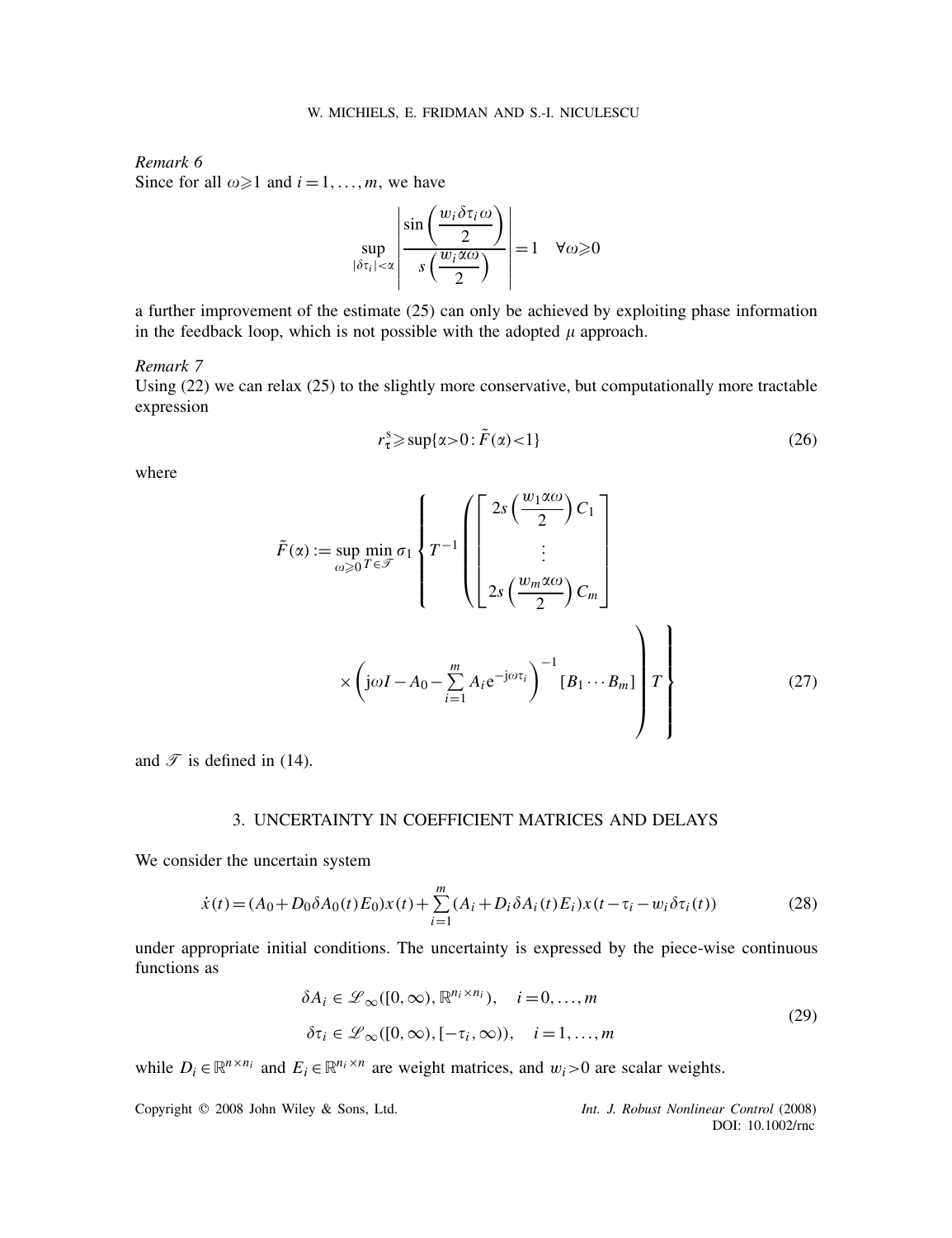The dynamic stability radius of the unperturbed system (3) w.r.t. the *combined* uncertainty in (28) is defined as

$$
r_c^d =: \sup \left\{ \gamma \geqslant 0: \text{ the zero solution of (28) is asymptotically stable for all functions} \right\}
$$

$$
\delta A_i(t) \text{ and } \delta \tau(t) \text{ satisfying } \underset{t \geqslant 0}{\text{ess sup}} \|\delta A_i(t)\|_2 \leqslant \gamma, \ i = 0, \dots, m,
$$

$$
\underset{t \geqslant 0}{\text{min}} \tau_i + w_i \delta \tau_i(t) \geqslant 0 \text{ and } \underset{t \geqslant 0}{\text{ess sup}} \|\delta \tau_i(t)\| \leqslant \gamma, \ i = 1, \dots, m \right\} \tag{30}
$$

The corresponding static stability radius  $r_c^s$  is defined in a similar way by assuming time-invariant perturbations.

## *Remark 8*

The weights  $w_i$  and the weight matrices are not only useful to express the amount of uncertainty on the different delays and matrices relative to each other. In addition, the weight matrices  $D_i$ and  $E_i$  allow to introduce additional structure on the perturbations of the system matrix  $A_i$ , which appears for instance if only one element or a particular block is uncertain.

From an analysis point of view the main difference with respect to the case discussed in the previous section is the *nonlinear* dependence of the right-hand side of (28) on the uncertainty, in particular, on the products of  $\delta A_i$  and  $x(t - \tau_i - w_i \delta \tau_i)$ . Inspired by [12], this problem can be overcome by introducing additional inputs and outputs. First, let  $B_i$ ,  $C_i$ ,  $\tilde{A}_i$ ,  $\tilde{D}_i$ ,  $\tilde{E}_i$  be such that

$$
A_i + D_i \delta A_i(t) E_i = B_i(\tilde{A}_i + \tilde{D}_i \delta A_i(t) \tilde{E}_i) C_i, \quad i = 1, ..., m
$$

where each  $C_i \in \mathbb{R}^{\tilde{n}_i \times n}$  has full row rank. A trivial choice is given by

$$
B_i = C_i = I, \quad \tilde{A}_i = A_i, \quad \tilde{D}_i = D_i, \quad \tilde{E}_i = E_i, \quad i = 1, \dots, m
$$

yet it is beneficial if a decomposition can be chosen where  $rank(C_i) = \tilde{n}_i < n$  (as this leads to *smaller* block sizes in the uncertainty structure). Next, we interpret (28) as the feedback interconnection of

$$
\dot{x}(t) = A_0 x(t) + \sum_{i=1}^{m} A_i x(t - \tau_i) + D_0 \tilde{u}_0(t) + \sum_{i=1}^{m} B_i \tilde{D}_i \tilde{u}_i(t) + \sum_{i=1}^{m} B_i \tilde{A}_i u_i(t)
$$
  
\n
$$
\tilde{y}_0(t) = E_0 x(t)
$$
  
\n
$$
\tilde{y}_i(t) = \tilde{E}_i C_i x(t - \tau_i) + \tilde{E}_i u_i, \quad i = 1, ..., m
$$
  
\n
$$
y_i(t) = -\zeta w_i C_i \dot{x}(t), \quad i = 1, ..., m
$$
\n(31)

and

$$
\tilde{u}_i(t) = \delta A_i(t) \tilde{y}_i(t), \qquad i = 0, \dots, m
$$
  

$$
u_i(t) = \frac{1}{\zeta} (\mathcal{S}_I^{\tilde{n}_i} y_i)(t), \quad i = 1, \dots, m
$$
\n(32)

where  $\zeta > 0$  is a parameter.

Copyright q 2008 John Wiley & Sons, Ltd. *Int. J. Robust Nonlinear Control* (2008)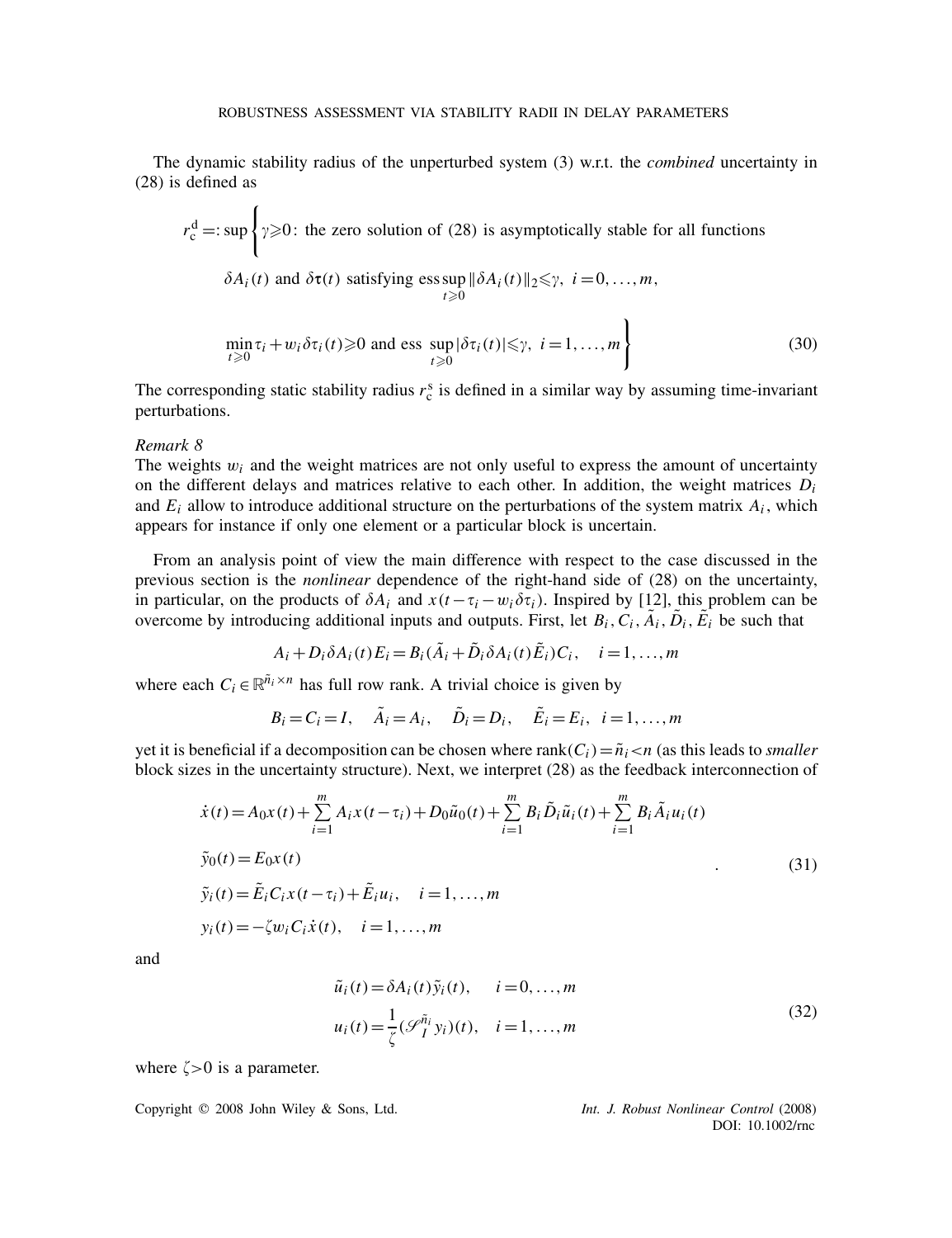Using this feedback interconnection point of view, lower bounds on the stability radii can be derived analogously as in the case where only the delays are uncertain, which we have discussed in the previous section. In what follows, we therefore restrict ourselves to formulating the main results.

# *3.1. Time-varying perturbations*

Let *G* be the transfer function of (31), that is,

$$
G(\lambda; \zeta) = \begin{bmatrix} E_0 \\ e^{-\lambda \tau_1} \tilde{E}_1 C_1 \\ \vdots \\ e^{-\lambda \tau_m} \tilde{E}_m C_m \\ -\zeta w_1 \lambda C_1 \\ \vdots \\ -\zeta w_m \lambda C_m \end{bmatrix} \begin{bmatrix} \lambda I - A_0 - \sum_{i=1}^m A_i e^{-\lambda \tau_i} \end{bmatrix}^{-1}
$$

$$
\times [D_0 \quad B_1 \tilde{D}_1 \dots B_m \tilde{D}_m \quad B_1 \tilde{A}_1 \dots B_m \tilde{A}_m] + \begin{bmatrix} 0 & E_1 \\ \vdots & \vdots \\ 0 & 0 \\ \vdots & \vdots \\ 0 & \cdots & 0 \end{bmatrix} \tag{33}
$$

*Proposition 5* We have the following estimate:

$$
r_{\rm c}^{\rm d} \geq (\|G(\lambda;\sqrt{7/4})\|_{\mathscr{H}_{\infty}})^{-1}
$$

This proposition can again be strengthened by an appropriate scaling in the feedback loop. With the set  $\mathcal T$  defined as

$$
\mathcal{F} = \{ \text{diag}(t_0 I_{n_0}, \dots, t_m I_{n_m}, T_1, \dots, T_m) : t_i > 0, \ i = 0, \dots, m, \ T_i \in \mathbb{C}^{\tilde{n}_i \times \tilde{n}_i},
$$
  
\n
$$
\text{det } T_i \neq 0, \ i = 1, \dots, m \}
$$
\n(34)

we obtain:

$$
r_{\mathrm{c}}^{\mathrm{d}} \geqslant \left( \min_{T \in \mathcal{F}} \| T^{-1} G(\lambda; \sqrt{7/4}) T \|_{\mathcal{H}_{\infty}} \right)^{-1}
$$

Copyright q 2008 John Wiley & Sons, Ltd. *Int. J. Robust Nonlinear Control* (2008)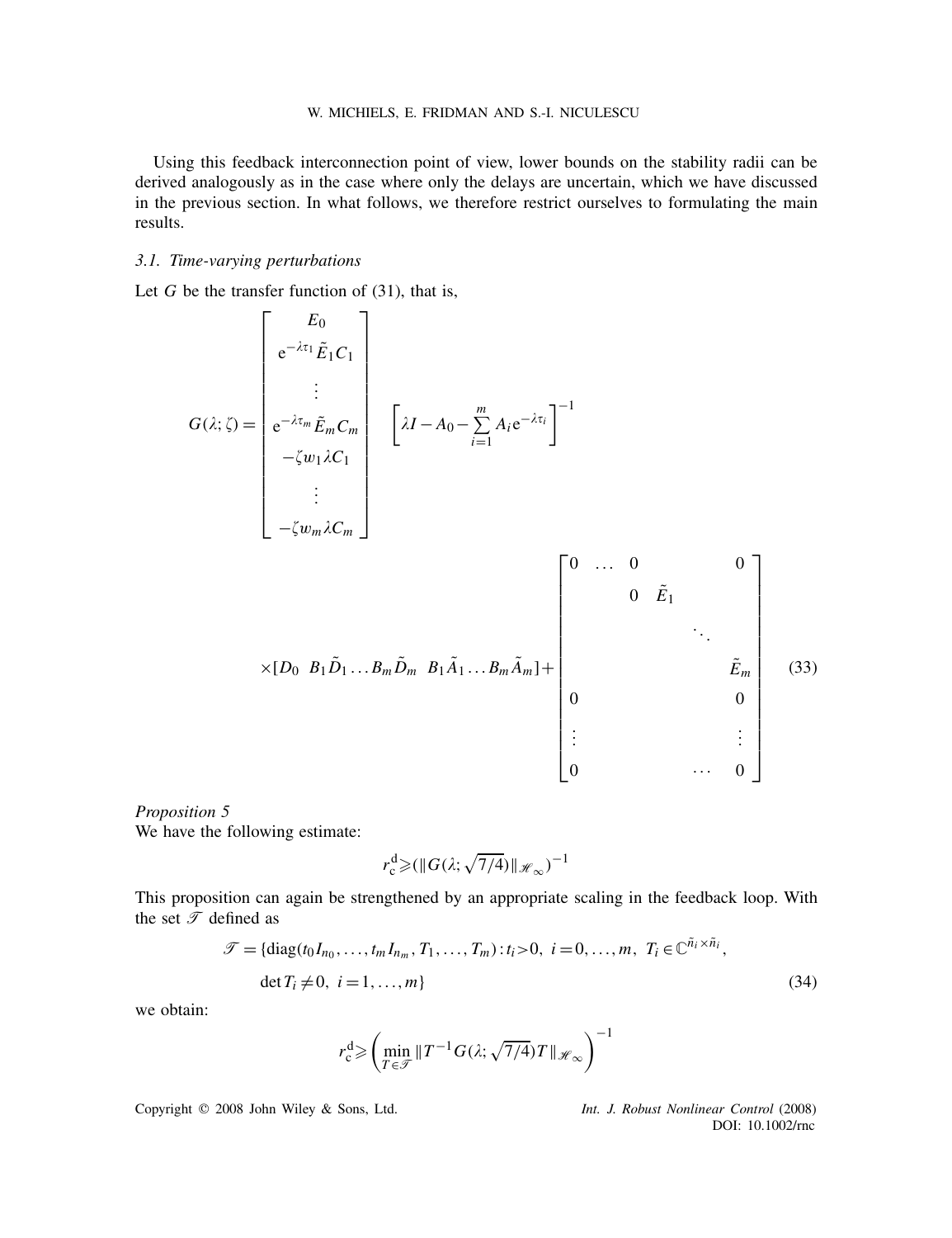# *3.2. Time-invariant perturbations*

Taking into account the structure of the feedback path (32) and the estimate (18), we arrive at:

#### *Proposition 6*

Define the uncertainty set as

$$
\Delta := \{ \text{diag}(\Delta_0, \dots, \Delta_m, d_1 I_{\tilde{n}_1}, \dots, d_m I_{\tilde{n}_m}) : \Delta_i \in \mathbb{C}^{n_i \times n_i}, d_j \in \mathbb{C}, \ i = 0, \dots, m, \ 1 \leq j \leq m \}
$$
 (35)  
Then

$$
r_{\text{c}}^{\text{S}}{\geqslant}\left(\sup_{\omega\geqslant 0}\mu_{\Delta}(G(\mathrm{j}\omega; \ \, 1))\right)^{-1}
$$

Using the scaling-based upper bound on the structured singular value described in the appendix, we arrive at:

$$
r_{\mathrm{c}}^{\mathrm{s}} \geq \left(\sup_{\omega \geq 0} \min_{T \in \mathcal{F}} \|T^{-1}G(\mathrm{j}\omega; 1)T\|_2\right)^{-1}
$$

where  $\mathcal T$  is given by (34). An improvement of the estimate (18) finally leads to:

*Proposition 7* Let the function  $s:\mathbb{R}_+ \to \mathbb{R}_+$  be given by (24). Define  $F:\mathbb{R}_+ \setminus \{0\} \to \mathbb{R}_+$ ,

$$
\alpha \mapsto F(\alpha) := \sup_{\omega \ge 0} \mu_{\Delta}(G_2(j\omega; \alpha)) \tag{36}
$$

*. .*

where

$$
G_{2}(\lambda; \alpha) = \begin{bmatrix} \alpha E_{0} \\ e^{-\lambda \tau_{1}} \alpha \tilde{E}_{1} C_{1} \\ \vdots \\ e^{-\lambda \tau_{m}} \alpha \tilde{E}_{m} C_{m} \\ -2s \left(\frac{w_{1} \alpha \omega}{2}\right) C_{1} \\ \vdots \\ -2s \left(\frac{w_{m} \alpha \omega}{2}\right) C_{m} \end{bmatrix} \begin{bmatrix} \lambda I - A_{0} - \sum_{i=1}^{m} A_{i} e^{-\lambda \tau_{i}} \end{bmatrix}^{-1}
$$

$$
\times [D_{0} B_{1} \tilde{D}_{1} \cdots B_{m} \tilde{D}_{m} B_{1} \tilde{A}_{1} \cdots B_{m} \tilde{A}_{m}] + \begin{bmatrix} 0 & \cdots & 0 & 0 \\ & 0 & \alpha \tilde{E}_{1} & \cdots \\ & & & \ddots & \\ 0 & & & 0 \\ \vdots & & & \vdots \\ 0 & & & & 0 \end{bmatrix} (37)
$$

Copyright q 2008 John Wiley & Sons, Ltd. *Int. J. Robust Nonlinear Control* (2008) DOI: 10.1002/rnc

*. .*  $\frac{1}{2}$  $\overline{\phantom{a}}$  $\mathbf{I}$ 

*. .*

 $0 \qquad \qquad \cdots \qquad 0$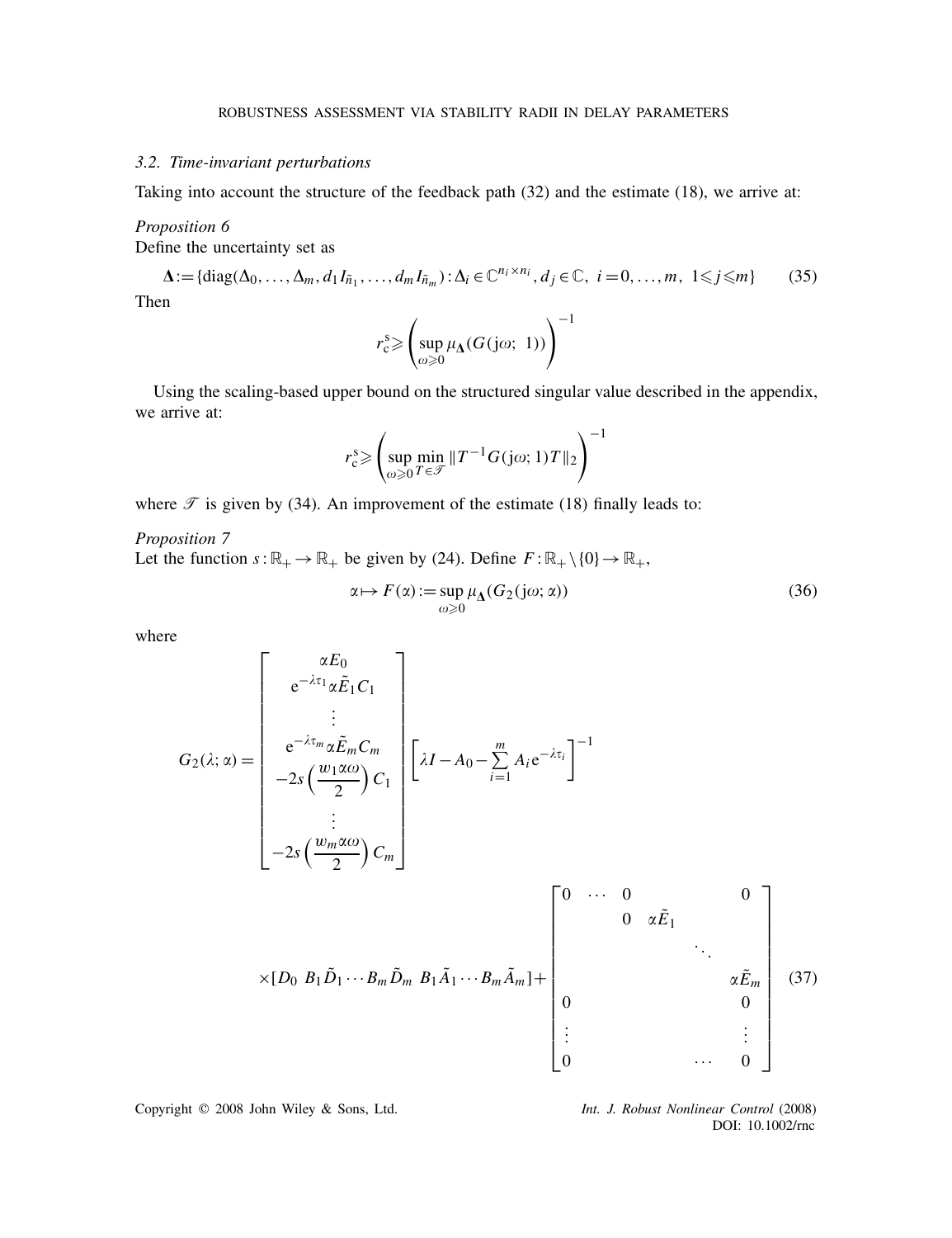Then, we have the following estimate:

$$
r_c^s \geqslant \sup\{\alpha > 0 : F(\alpha) < 1\}\tag{38}
$$

# 4. EXAMPLES

*4.1. Third-order system with two delays*

We consider the following system from [20]:

$$
\dot{x}(t) = A_0 x(t) + A_1 x(t - \tau_1) + A_2 x(t - \tau_2)
$$
\n(39)

where

$$
A_0 = \begin{bmatrix} -1 & 13.5 & -1 \\ -3 & -1 & -2 \\ -2 & -1 & -4 \end{bmatrix}, \quad A_1 = \begin{bmatrix} -5.9 & 0 & 0 \\ 2 & 0 & 0 \\ 2 & 0 & 0 \end{bmatrix}, \quad A_2 = \begin{bmatrix} 0 & 7.1 & -70.3 \\ 0 & -1 & 5 \\ 0 & 0 & 6 \end{bmatrix}
$$
(40)

For the delay parameters

$$
(\tau_1, \tau_2) = (0.05, 0.2) \tag{41}
$$

the zero solution is asymptotically stable with the spectral abscissa equal to −6*.*10646E-6. Next, we assume perturbations on the nominal delay parameters (41), which are weighted according to

$$
(w_1, w_2) = (1, 2)
$$

When factorizing  $A_i = B_i C_i$ ,  $i = 1, 2$ , with

$$
B_1 = \begin{bmatrix} -5.9 \\ 2 \\ 2 \end{bmatrix}, \quad C_1 = \begin{bmatrix} 1 & 0 & 0 \end{bmatrix}, \quad B_2 = \begin{bmatrix} 7.1 & -70.3 \\ -1 & 5 \\ 0 & 6 \end{bmatrix}, \quad C_2 = \begin{bmatrix} 0 & 1 & 0 \\ 0 & 0 & 1 \end{bmatrix}
$$

an application of the results of the previous sections yields the following lower bounds on stability radii in the delay parameters:

|             | dynamic $(r_{\tau}^d)$ |            | static $(r^s)$ |            |
|-------------|------------------------|------------|----------------|------------|
| Estimate    | (11)                   | (15)       | (23)           | (26)       |
| Lower bound | $3.09920E - 3$         | 7.35772E-3 | $9.73349E - 3$ | 9.79730E-3 |

Because there are only two delays in this example an exact characterization of stability regions of the zero solution in the delay parameter space can be made, under the assumption that the delays are time invariant, and the static stability radius  $r_{\tau}^{s}$  can be computed subsequently. The results are shown in Figure 1. The nominal delay values (41) are indicated with the plus symbol.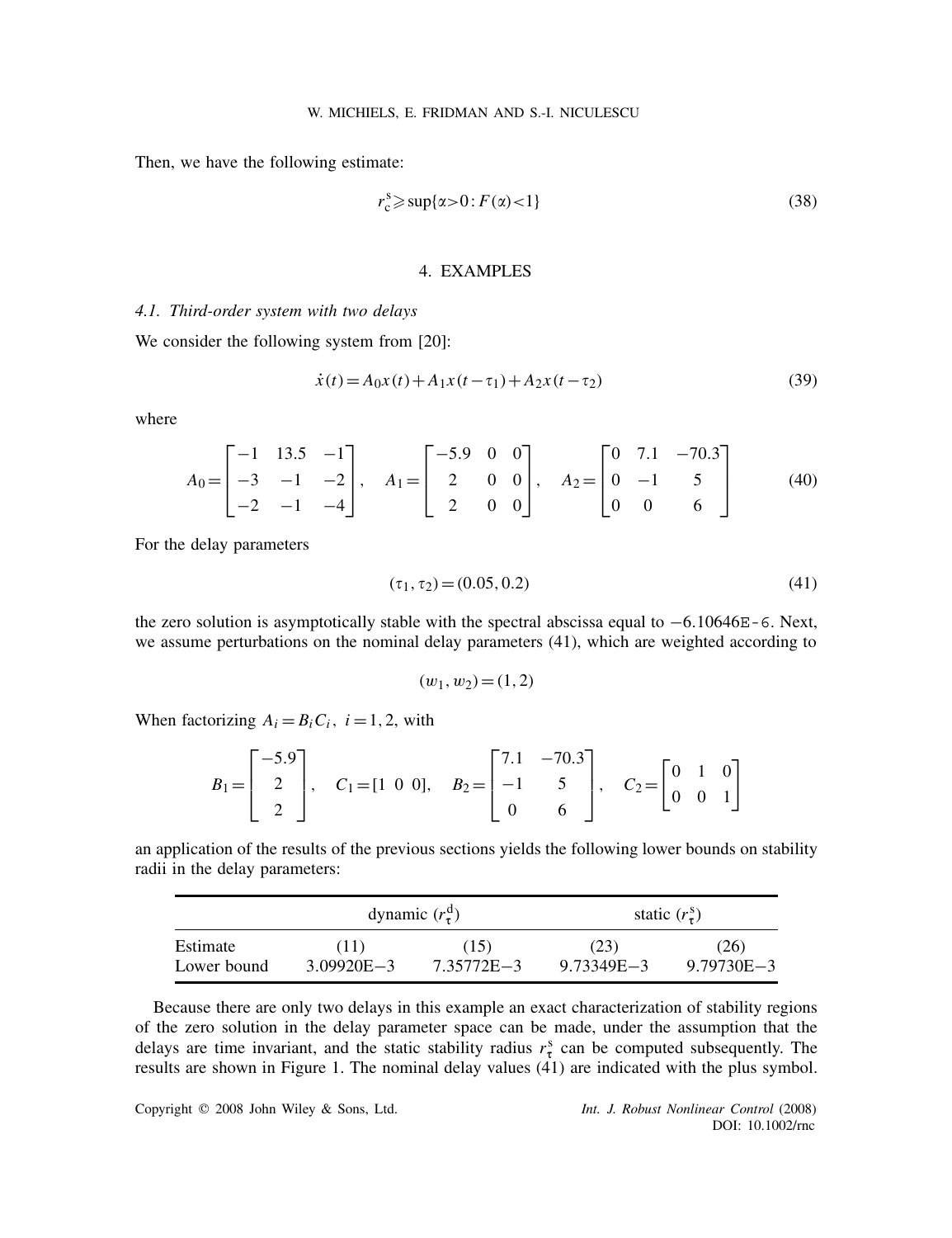

Figure 1. Stability regions of  $(39)$ – $(40)$  in the  $(\tau_1, \tau_2)$ -parameter space. For the delay values corresponding to the crosses solutions are shown in Figure 2.

The numbers correspond to the number of characteristic roots in the open right half plane. The full curves bound the stability region, and the dashed lines bound the set as

$$
\max\left(\left|\frac{\tau_1 - 0.05}{1}\right|, \left|\frac{\tau_2 - 0.2}{2}\right|\right) \leq 9.79730\,\text{E} - 3
$$

that is, the set of delays for which the stability is guaranteed by the criterion (26). The dotted box corresponds to the region

$$
\max\left(\left|\frac{\tau_1 - 0.05}{1}\right|, \left|\frac{\tau_2 - 0.2}{2}\right|\right) = r_{\tau}^s = 2.45769 \,\text{E} - 2
$$

In Figure 2 we show some solutions of (39)–(40) for the delay values given in Table I, which correspond to the crosses in Figure 1. The initial conditions are

$$
x(t) = [x_1(t) \ x_2(t) \ x_3(t)]^{\mathrm{T}} = [1 \ 1 \ 1]^{\mathrm{T}} \quad \forall t \in [-\tau_2, \ 0]
$$
\n
$$
(42)
$$

Note that the behavior of the solutions is consistent with the stability region shown in Figure 1.

# *4.2. Multiple integrator with delayed output feedback*

As a second example, we consider the function as

$$
p(\lambda; \tau) := \lambda^4 + 0.24719 e^{-\lambda \tau_1} - 0.7.2479 e^{-\lambda \tau_2} + 0.70852 e^{-\lambda \tau_3} - 0.23091 e^{-\lambda \tau_4}
$$
(43)

This quasi-polynomial is stable for the nominal parameter values

$$
\tau\!=\!(1,2,3,4)
$$

with rightmost zeros equal to  $-1.45364E-2±j2.96287E-2$ . It can be interpreted as the characteristic function of a quadruple integrator controlled with delayed output feedback. It is constructed

Copyright q 2008 John Wiley & Sons, Ltd. *Int. J. Robust Nonlinear Control* (2008)

```
DOI: 10.1002/rnc
```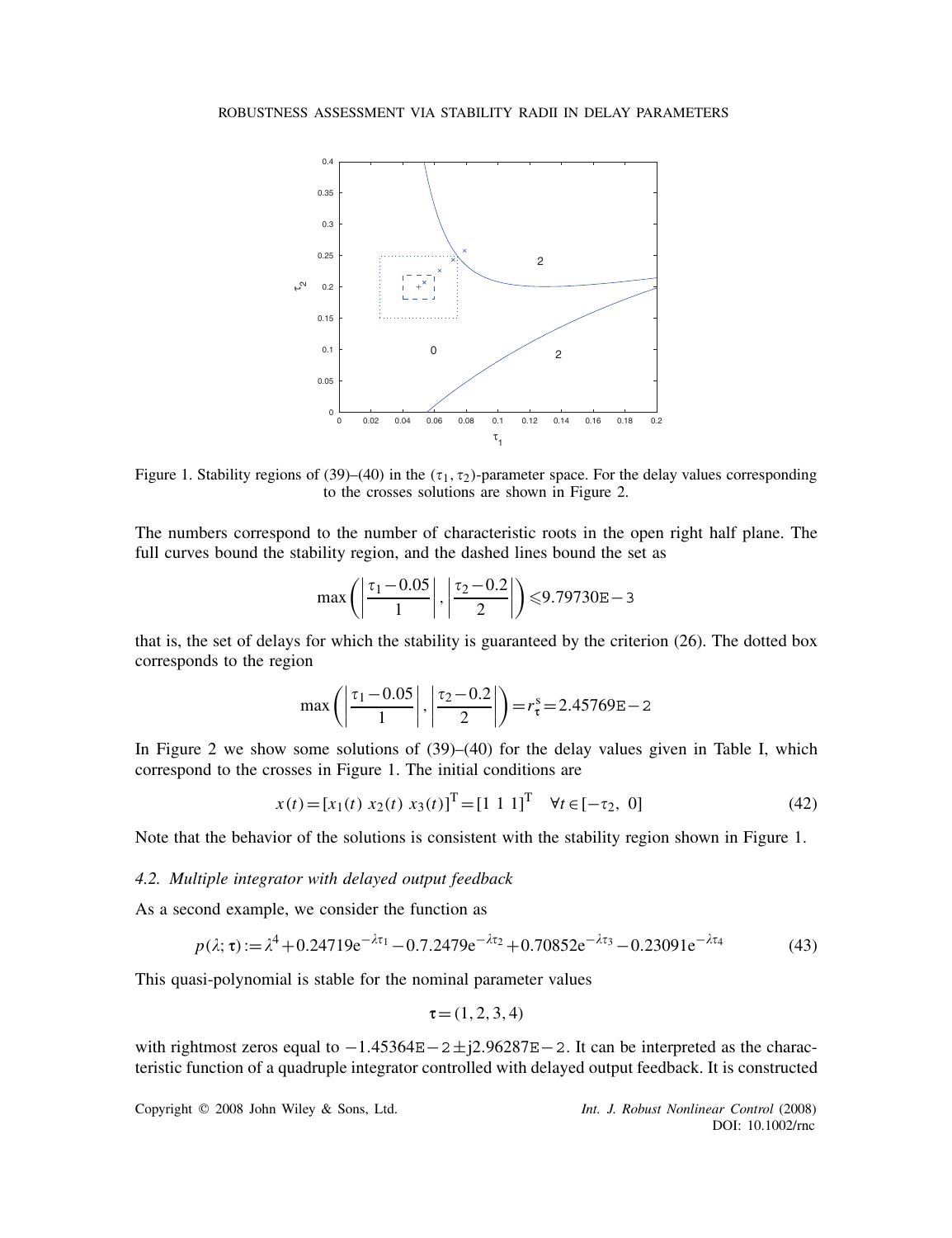

Figure 2. Solutions of (39)–(40) for the delay values shown in Table I. The initial conditions are given by (42). The full curve corresponds to  $x_1(t)$ , the dash-dotted curve to  $x_2(t)$  and the dashed one to  $x_3(t)$ .

|     | $\tau_1$ | $\tau_2$ |
|-----|----------|----------|
| (a) | 0.0536   | 0.207    |
| (b) | 0.0633   | 0.226    |
| (c) | 0.0718   | 0.243    |
| (d) | 0.0791   | 0.258    |

Table I. Parameter values corresponding the simulations shown in Figure 2.

by using the algorithm of Theorem 1 of [21], which leads to the following important properties:

- 1. for  $\tau = (0, 0, 0, 0)$  the function *p* is *unstable*, with two zeros confined to the open right half plane;
- 2. the stability of *p* is extremely sensitive to parametric uncertainty. This is a consequence of ill-conditioned zeros, which is due to the fact that  $p(\lambda; \tau)$  is a perturbation of the polynomial  $\lambda^4$ , exhibiting a zero with multiplicity four. This sensitivity is illustrated with the following (exact) stability margins, which consider the effect of a time-invariant perturbation on one delay parameter, while keeping the other delay parameters fixed to the nominal values:

|  | $\max \delta\tau_i $ 1.3684E-3 4.7114E-4 4.8683E-4 1.5092E-3 |  |
|--|--------------------------------------------------------------|--|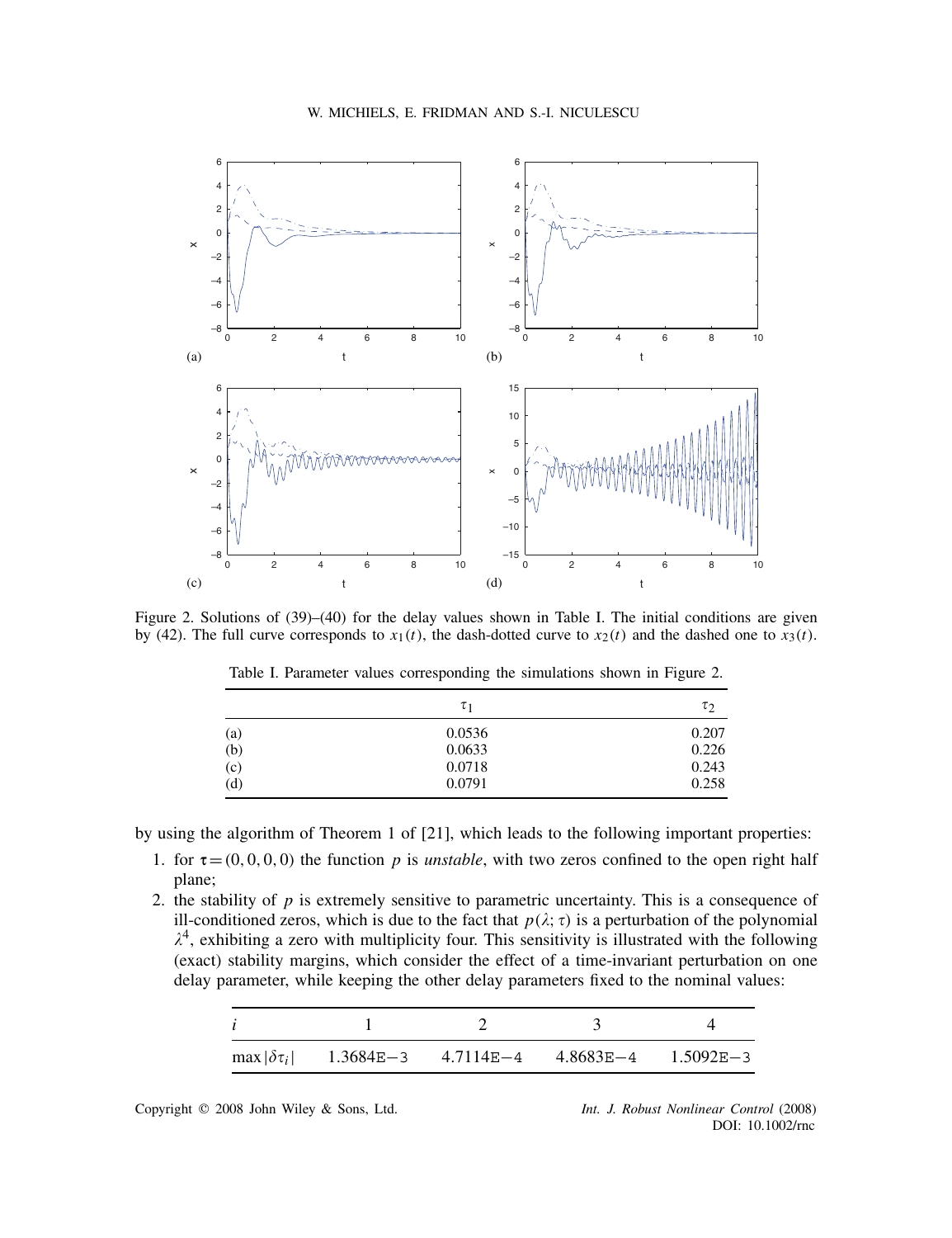These margins correspond to the static stability radii for weight vectors  $(w_1, \ldots, w_4)$  equal to one of the four unit vectors.

In order to assess the effect on stability of *combined* perturbations on the four delays, we apply the results of Section 2. If we assume that all weights  $w_i$  are unity, then an application of formula (26), respectively (15), yields:

$$
r_{\tau}^{s} \geqslant 1.6098 \text{E} - 4, \quad r_{\tau}^{d} \geqslant 1.2169 \text{E} - 4 \tag{44}
$$

As a further illustration of the sensitivity of the problem we have used the package DDE-BIFTOOL [22] to compute the stability region in the  $(\tau_1, \tau_2)$  parameter space for  $(\tau_3, \tau_4) = (3, 4)$ , under the assumption of time-invariant delays. The result are shown in Figure 3. The nominal delays are indicated with the plus sign The dashed box bounds the region as

$$
\max(|\tau_1 - 0.05|, |\tau_2 - 0.2|) \leq 1.6098 \text{E} - 4
$$

Here, it is important to note that the actual conservatism of the estimates (44) is much less than the distance from the dashed box to the stability boundary suggests. The bounds (44) namely concern combined perturbations on *all* four delays, while the figure shows stability margins in the parameters  $(\tau_1, \tau_2)$  for particular *fixed* values of  $(\tau_3, \tau_4)$ . Finally, for the delay values given in Table II and indicated with crosses in Figure 3, we show in Figure 4 the solutions of the following state-space realization of (43) as:

$$
\begin{aligned}\n\dot{x}_1(t) &= x_2(t) \\
\dot{x}_2(t) &= x_3(t) \\
\dot{x}_3(t) &= x_4(t) \\
\dot{x}_4(t) &= -0.24719 \ x_1(t - \tau_1) + 0.7.2479 \ x_1(t - \tau_2) - 0.70852 \ x_1(t - \tau_3) \\
&\quad + 0.23091 \ x_1(t - \tau_4)\n\end{aligned} \tag{45}
$$



Figure 3. Stability regions of the quasi-polynomial (43) in the  $(\tau_1, \tau_2)$  parameter space for  $(\tau_3, \tau_4) = (3, 4)$ on two different scales. The numbers refer to the number of zeros in the open right half plane. For parameter values corresponding to the crosses, some solutions of (45) are shown in Figure 4.

Copyright q 2008 John Wiley & Sons, Ltd. *Int. J. Robust Nonlinear Control* (2008)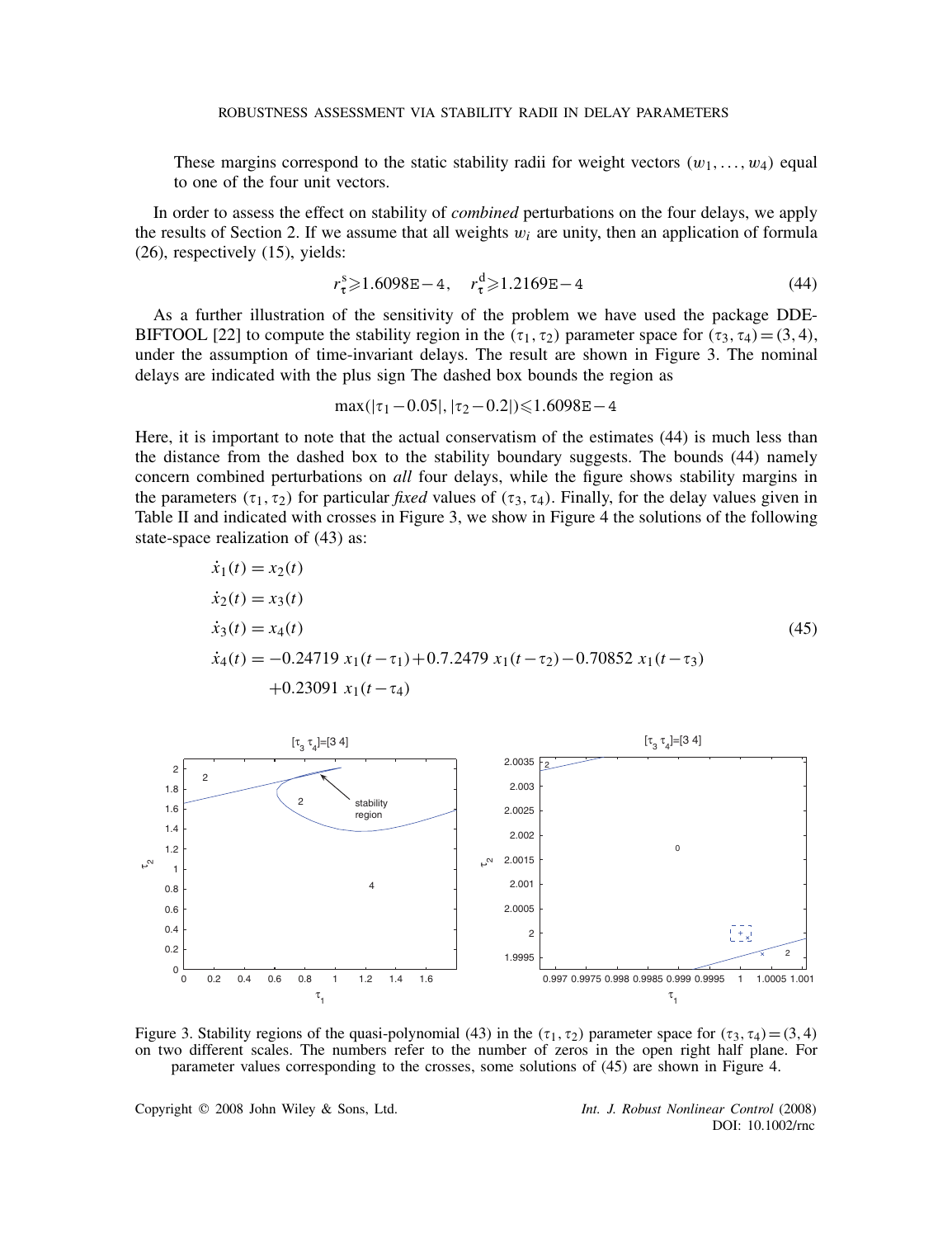#### W. MICHIELS, E. FRIDMAN AND S.-I. NICULESCU

|     | u       | τη        | τι | $\tau_4$       |
|-----|---------|-----------|----|----------------|
| (a) | .000114 | 1.9999062 |    | $\overline{4}$ |
| (b  | .000352 | 1.9995744 |    | $\overline{4}$ |

Table II. Parameter values corresponding to the simulations shown in Figure 4.



Figure 4. Solutions of (45), for initial conditions (46) and delay parameters given in Table II.

with initial conditions

$$
x(t) = [x_1(t)^T \dots x_4(t)^T]^T = 0.001 [1 \ 1 \ 1 \ 1]^T \quad \forall t \in [-\tau_4, 0]
$$
 (46)

Note that one component of  $x$ ,  $x_1$ , dominates the others. This is a consequence of the slow peaking phenomenon inherent to the control of integrator chains with low gain feedback [23].

# 5. CONCLUDING REMARKS

Stability radii of linear systems with uncertain delays were defined and lower bounds were derived using a feedback interconnection point of view. The main advantage of the approach is that explicit, easy-to-check expressions are derived, which are generally applicable in the following sense. First, there are no restrictions or assumptions on the system's dimensions and on the number of delays. Second, perturbations on the delays and the system matrices can be dealt with at the same time, with the perturbations on the system matrices being vector valued and possibly structured. Third, both constant and time-varying perturbations can be considered. Finally, in the analysis the stability of the corresponding delay-free system is not required. Inherent to the robust control approach is that the bounds may be conservative [5, 24]. It should be noted that conservatism does not occur when using direct methods based on an explicit characterization or computation of stability regions in parameter spaces (e.g. the  $\tau$  or *D*-subdivision method [5] or special methods for computing stability regions in delay spaces [20, 25]). These methods are however only applicable to special situations, where all uncertainty is time invariant and only concerns a very small number of scalar

Copyright q 2008 John Wiley & Sons, Ltd. *Int. J. Robust Nonlinear Control* (2008)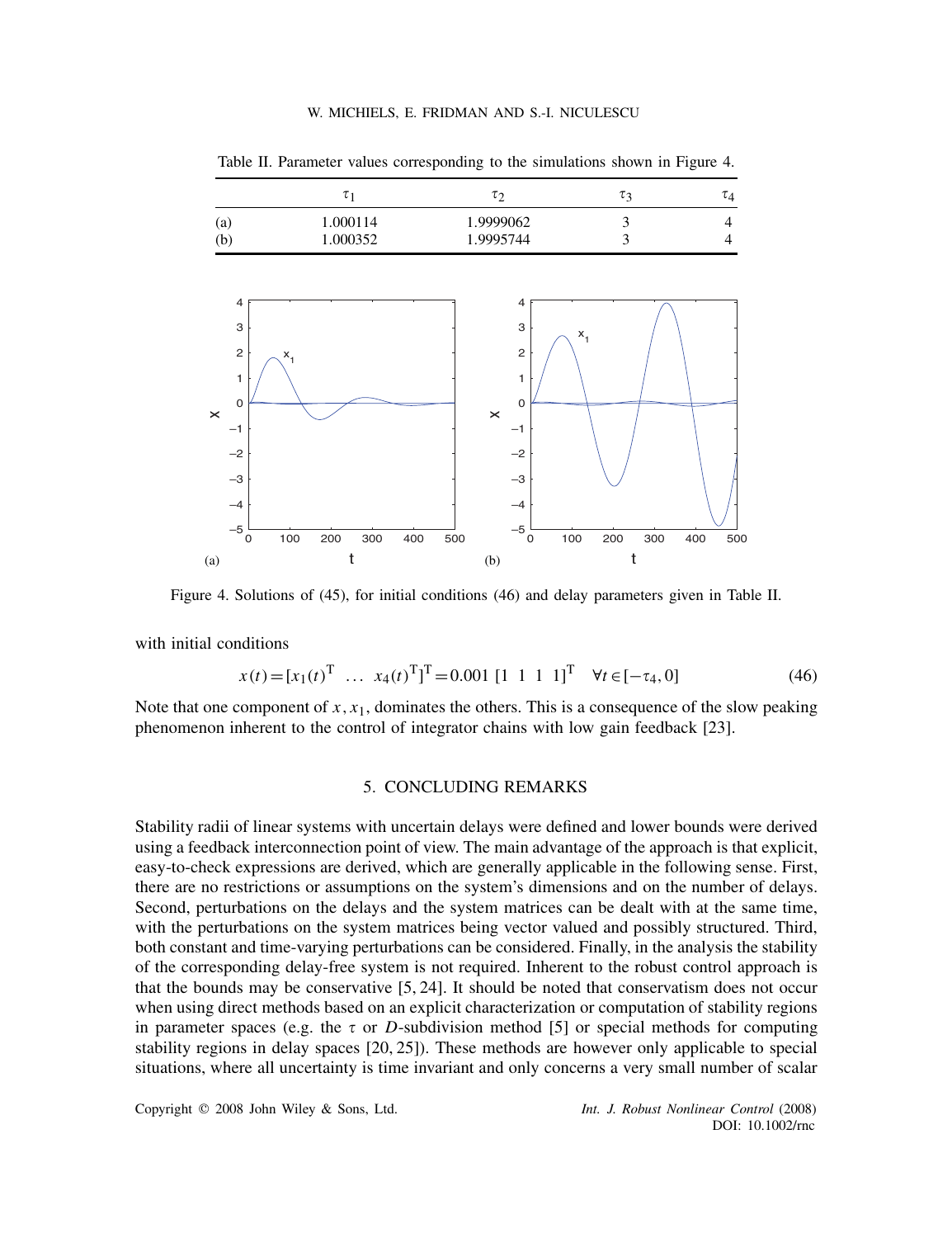parameters, and from a computational point of view more information than necessary is computed (partition of parameter space in regions featuring the same number of characteristic roots instead of the distance to instability).

Finally, we note that if information on the delays' variation and*/*or derivatives is available, then the derived estimates for the dynamic stability radii may be further improved, as we indicated in Remark 5.

# APPENDIX A: THE STRUCTURED SINGULAR VALUE

We introduce the concept of structured singular values of matrices and outline the main principles behind the standard computational schemes. A more elaborate introduction can be found in the review paper [26], Chapter 11 of [24] and Chapter 4 of [3].

A classical result from linear algebra and robust control theory, which lays the basis for the celebrated small gain theorem, relates the largest singular value of a matrix  $G \in \mathbb{C}^{N \times M}$  to the solutions of the equation

$$
\det(I + G\Delta) = 0\tag{A1}
$$

in the following way:

$$
\sigma_1(G) = \begin{cases} 0 & \text{if } \det(I + G\Delta) \neq 0 \ \forall \Delta \in \mathbb{C}^{M \times N} \\ m_u^{-1} & \text{otherwise} \end{cases} \tag{A2}
$$

where

$$
m_u := \min{\{\sigma_1(\Delta) : \Delta \in \mathbb{C}^{M \times N} \text{ and } \det(I + G\Delta) = 0\}}
$$

We refer to  $\Delta$  as the 'uncertainty' as in a robust control framework, (A1) typically originates from a feedback interconnection of a nominal transfer function and an uncertainty block.

Next, we reconsider the solutions of equation (A1), where  $\Delta$  is restricted to having a particular structure by imposing  $\Delta \in \Delta$ , with  $\Delta$  a closed subset of  $\mathbb{C}^{M \times N}$ . In analogy with (A2) one defines the *structured singular value* of the matrix *G* with respect to the uncertainty set  $\Lambda$  as

$$
\mu_{\Delta}(G) := \begin{cases} 0 & \text{if } \det(I + G\Delta) \neq 0 \ \forall \Delta \in \Delta \\ m_s^{-1} & \text{otherwise} \end{cases}
$$
 (A3)

where

$$
m_s := min{\sigma_1(\Delta) : \Delta \in \Delta \text{ and } det(I + G\Delta) = 0}
$$

It directly follows from the definition that:

$$
\mu_{\Delta}(G) \leq \sigma_1(G) \tag{A4}
$$

Furthermore, if  $\mathbb{C}\Delta = \Delta$ , then

$$
\mu_{\Delta}(G) = \max_{\Delta \in \Delta, \sigma_1(\Delta) = 1} r_{\sigma}(G\Delta)
$$
\n(A5)

Copyright q 2008 John Wiley & Sons, Ltd. *Int. J. Robust Nonlinear Control* (2008)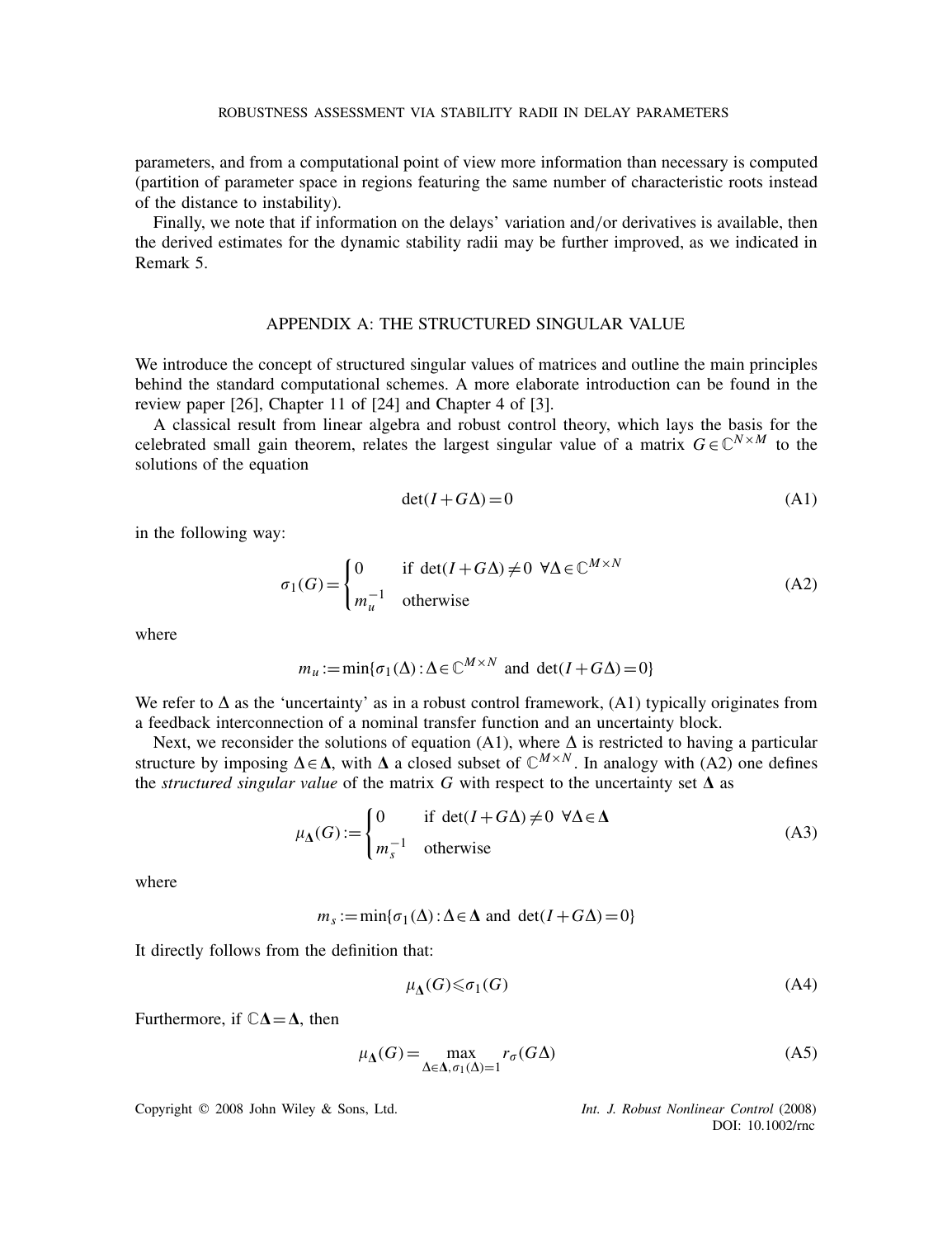with  $r_{\sigma}(\cdot)$  the spectral radius.

In what follows we restrict ourselves for simplicity to an uncertainty set  $\Delta$  of the form as

$$
\Delta := \{ \text{diag}(\Delta_0, \dots, \Delta_f, d_0 I_{m_0}, \dots, d_s I_{m_s}) : \Delta_i \in \mathbb{C}^{k_i \times l_i}, d_j \in \mathbb{C}, \ 0 \le i \le f, \ 0 \le j \le s \}
$$
 (A6)

where  $\sum_{i=0}^{f} k_i + \sum_{i=0}^{s} m_i = M$  and  $\sum_{i=0}^{f} l_i + \sum_{i=0}^{s} m_i = N$ . Such a set satisfies  $\mathbb{C}\Delta = \Delta$ . Furthermore, based on a slight generalization of [26, Lemma 6.3] to non-square block diagonal perturbations, the search space of the optimization in the right-hand side of (A5) can be restricted. This results in

$$
\mu_{\Delta}(G) = \max_{U \in \mathcal{U}} r_{\sigma}(GU) \tag{A7}
$$

where  $\mathscr{U} \subseteq \Delta$  is defined as

$$
\mathcal{U} := \{ \text{diag}(U_0, \dots, U_f, u_0 I_{m_0}, \dots, u_s I_{m_s}) : U_i \in \mathbb{C}^{k_i \times l_i}, \ u_j \in \mathbb{C}, \ \sigma_k(U_i) = 1, 1 \leq k \leq \min(k_i, l_i), \ |u_j| = 1, \ 0 \leq i \leq f, \ 0 \leq j \leq s \}
$$
 (A8)

Note that the elements of  $\mathcal U$  are *unitary* matrices if the uncertainty structure only involves square blocks, that is,  $k_i = l_i$ ,  $i = 1, \ldots, f$ .

Next, the following invariance property can easily be checked:

$$
\mu_{\Delta}(G) = \mu_{\Delta}(D_2 G D_1^{-1}) \quad \forall (D_1, D_2) \in \mathcal{D}
$$
\n(A9)

where

$$
\mathcal{D} := \{ (D_1, D_2) : D_1 = \text{diag}(a_0 I_{k_1}, \dots, a_f I_{k_f}, D_0, \dots, D_s),
$$
  

$$
D_2 = \text{diag}(a_0 I_{l_1}, \dots, a_f I_{l_f}, D_0, \dots, D_s) : a_i > 0, D_i \in \mathbb{C}^{m_i \times m_i}, D_i^* = D_i > 0 \}
$$

From (A7) and the combination of (A9) and (A4) we finally obtain

$$
\max_{U \in \mathcal{U}} r_{\sigma}(GU) = \mu_{\Delta}(G) \le \min_{(D_1, D_2) \in \mathcal{D}} \sigma_1(D_2GD_1^{-1})
$$
\n(A10)

Therefore, optimization algorithms are typically used to compute estimates for  $\mu_{\Lambda}(G)$ . The function  $U \in \mathcal{U} \rightarrow r_{\sigma}(GU)$  may have several local maxima and, for this, a local search for a maximum is not guaranteed to lead to  $\mu_{\Lambda}(G)$ , but to lower bounds. An appropriate formulation of the optimality condition enables algorithms, which resemble power algorithms for computing eigenvalues and singular values, see Reference [27] for an example. Although the convergence of such algorithms to  $\mu_{\Lambda}(G)$  is not guaranteed either and they may converge to values corresponding to lower bounds on  $\mu_{\Lambda}(G)$ , they have proven their effectiveness in practise. The computation of the upper bound in (A10) can be recast into a standard *convex* optimization problem. However, in general  $\mu_{\Lambda}(G)$  is not equal to the upper bound. An exception to this holds if the number of blocks in the matrices belonging to the uncertainty set  $\Delta$  satisfies  $f + 2s \leq 3$  and, in addition, all blocks are square, that is,  $k_i = l_i$ ,  $i = 0, ..., f$ .

Copyright q 2008 John Wiley & Sons, Ltd. *Int. J. Robust Nonlinear Control* (2008)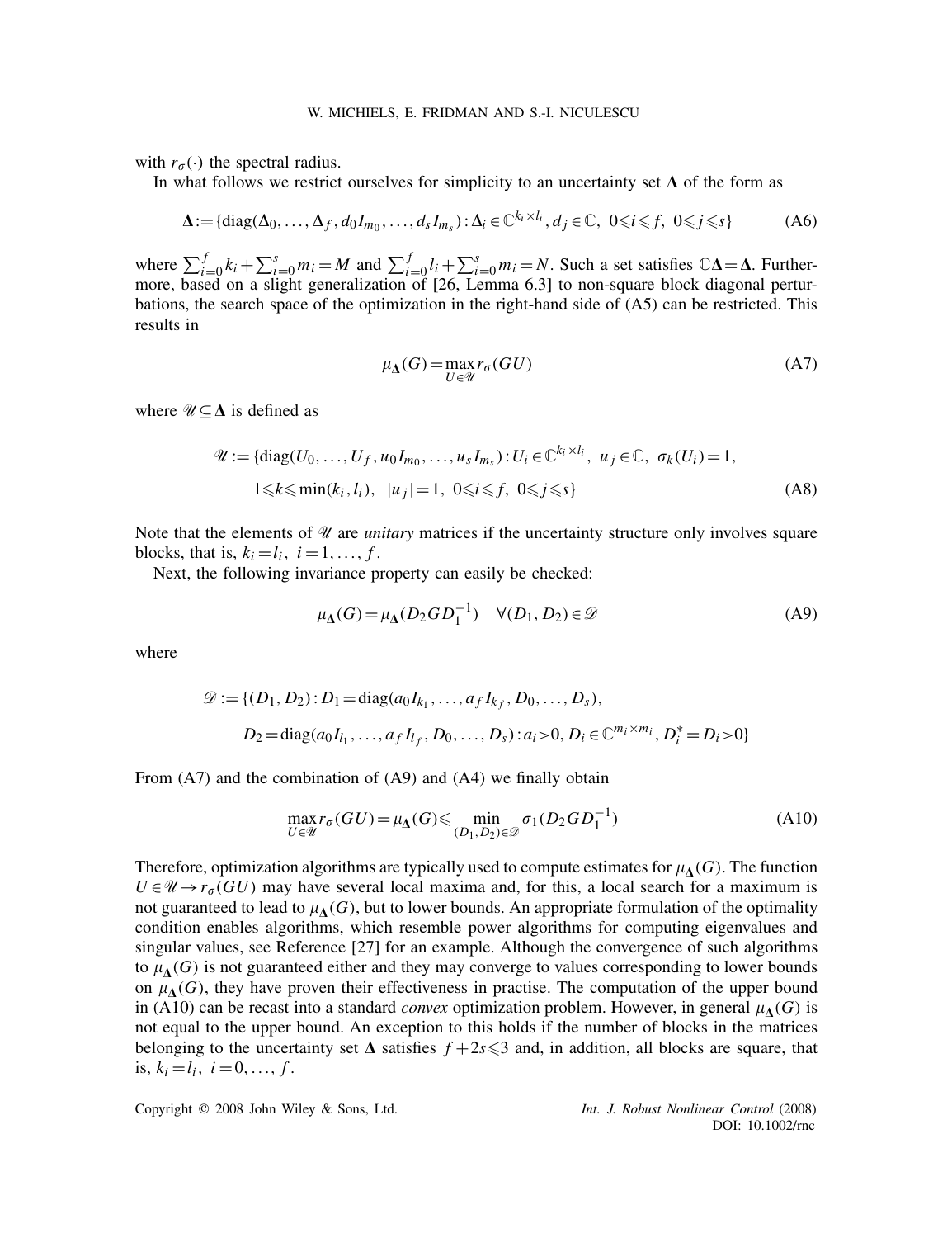# NOTATION

| $\mathbb{C}$                                                                                                                                            | set of complex numbers                                                                                      |
|---------------------------------------------------------------------------------------------------------------------------------------------------------|-------------------------------------------------------------------------------------------------------------|
| $\mathbb{C}_{-}, \mathbb{C}_{+}$                                                                                                                        | open left half plane, open right half plane                                                                 |
| $\mathscr{C}(\mathscr{I},\mathbb{R}^p),I\subseteq\mathbb{R}$                                                                                            | space of continuous functions from $\mathcal I$ to $\mathbb R^p$                                            |
| $diag(M_1, \ldots, M_r)$                                                                                                                                | block diagonal matrix with diagonal blocks                                                                  |
|                                                                                                                                                         | $M_1,\ldots,M_r$                                                                                            |
| Ē                                                                                                                                                       | closure of the set $E$                                                                                      |
| $\mathscr{H}_{\infty}$                                                                                                                                  | space of functions G, analytic in $\mathbb{C}_+$ and                                                        |
|                                                                                                                                                         | satisfying $\sup_{\lambda \in \overline{\mathbb{C}}_+} \sigma_1(G(\lambda)) < \infty$                       |
| $I_p, p \in \mathbb{N}$                                                                                                                                 | identity matrix in $\mathbb{C}^{p \times p}$                                                                |
|                                                                                                                                                         | imaginary unit                                                                                              |
| $\mathscr{L}_2(\mathscr{I}, \mathbb{R}^r), \mathscr{I} \subseteq \mathbb{R}$                                                                            | $\{f: \mathscr{I} \to \mathbb{R}^r   (\int_{\mathscr{I}}    f(s)   _2^2)^{1/2} ds < \infty \}$              |
| $\mathscr{L}_{\infty}(\mathscr{I},\mathbb{R}^r), \mathscr{I} \subseteq \mathbb{R}$                                                                      | $\{f : \mathscr{I} \to \mathbb{R}^r   \text{ess sup}_{s \in \mathscr{I}} \  f(s) \ _2 < \infty \}$          |
| N                                                                                                                                                       | set of natural numbers, includes zero                                                                       |
| $\mathbb R$                                                                                                                                             | set of real numbers                                                                                         |
| $\mathbb{R}_+$                                                                                                                                          | $\{r \in \mathbb{R} : r \geq 0\}$                                                                           |
| $\mathbf{r} \in \mathbb{R}^m$                                                                                                                           | short notation for $(r_1, \ldots, r_m)$                                                                     |
| $\mathbf{r} \geqslant 0, \mathbf{r} \in \mathbb{R}^m$                                                                                                   | short notation for $r_i \ge 0, 1 \le i \le m$                                                               |
| $r_{\sigma}(A)$                                                                                                                                         | spectral radius of matrix or operator A                                                                     |
| $\sigma_1(A) \geqslant \sigma_2(A) \geqslant \cdots$                                                                                                    | singular values of matrix A                                                                                 |
| $  x  _p, x \in \mathbb{C}^n, p \in \mathbb{R}_+ \setminus \{0\} \cup \{\infty\}$                                                                       | Hölder $p$ norm of $x$                                                                                      |
| $\ \mathscr{G}\ _{\mathscr{L}_2}, \mathscr{G}: \mathscr{L}_2(\mathscr{I}_1,\mathbb{R}^{r_1}) \rightarrow \mathscr{L}_2(\mathscr{I}_2,\mathbb{R}^{r_2})$ | induced $\mathcal{L}_2$ norm of $\mathcal G$                                                                |
| $\ G(\lambda)\ _{\mathscr{H}_{\infty}}, G \in \mathscr{H}_{\infty}$                                                                                     | H-infinity norm of $G$ ,                                                                                    |
|                                                                                                                                                         | $  G(\lambda)  _{\mathcal{H}_{\infty}} = \sup_{\lambda \in \overline{\mathbb{C}}_{+}} \sigma_1(G(\lambda))$ |
|                                                                                                                                                         |                                                                                                             |

#### ACKNOWLEDGEMENTS

The authors wish to the thank the associate editor and the anonymous reviewers for their useful comments to improve the overall quality of the paper. This article present results of the Belgian Programme on Interuniversity Poles of Attraction, initiated by the Belgian State, Prime Minister's Office for Science, Technology and Culture, and of the Optimization in Engineering Centre OPTEC of the K.U.Leuven. Wim Michiels is a postdoctoral fellow of the Research Foundation Flanders (Belgium).

### **REFERENCES**

- 1. Diekmann O, van Gils SA, Verduyn-Lunel SM, Walther H-O. *Delay Equations, Functional, Complex and Nonlinear Analysis*. Applied Mathematical Sciences Series, vol. 110. Springer: Berlin, New York, 1995.
- 2. Toker O, Özbay H. Complexity issues in robust stability of linear delay-differential systems. Mathematics of *Control, Signals, and Systems* 1996; **9**:386–400.
- 3. Hinrichsen D, Pritchard AJ. *Mathematical Systems Theory I. Modelling, State Space Analysis, Stability and Robustness*. Texts in Applied Mathematics, vol. 48. Springer: Berlin, 2005.
- 4. Michiels W, Green K, Wagenknecht T, Niculescu S-I. Pseudospectra and stability radii for analytic matrix functions with application to time-delay systems. *Linear Algebra and its Applications* 2006; **418**:315–335.
- 5. Michiels W, Niculescu S-I. *Stability and Stabilization of Time-Delay Systems. An Eigenvalue Based Approach*. Advances in Design and Control, vol. 12. SIAM: Philadelphia, 2007.
- 6. Michiels W, Roose D. An eigenvalue based approach for the robust stabilization of linear time-delay systems. *International Journal of Control* 2003; **76**:678–686.

Copyright q 2008 John Wiley & Sons, Ltd. *Int. J. Robust Nonlinear Control* (2008)